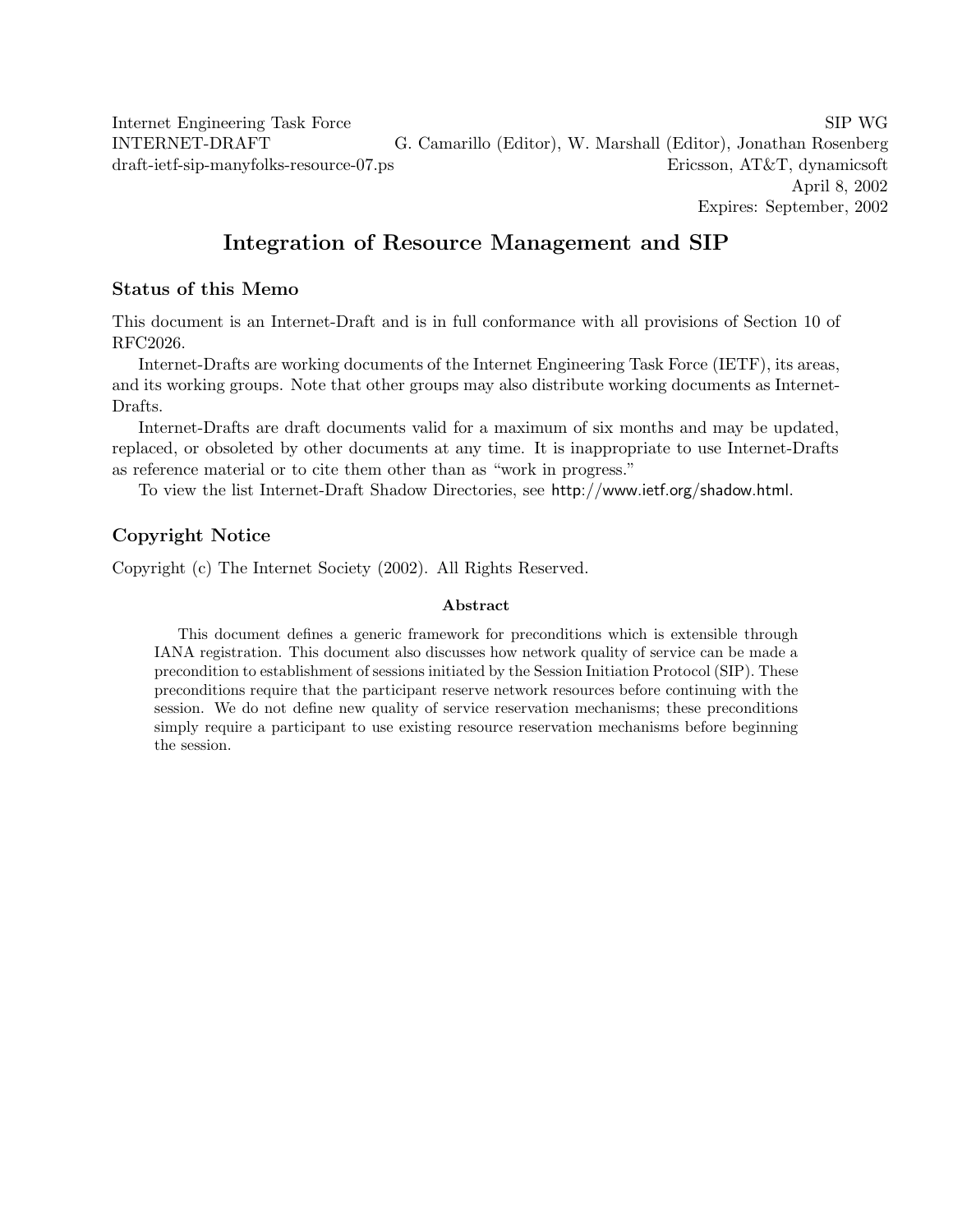|                  | <b>INTERNET-DRAFT</b><br>draft-ietf-sip-manyfolks-resource-07.ps | April 8, 2002        |  |  |  |  |  |
|------------------|------------------------------------------------------------------|----------------------|--|--|--|--|--|
|                  | Contents                                                         |                      |  |  |  |  |  |
| 1                | Introduction                                                     | 3                    |  |  |  |  |  |
| $\boldsymbol{2}$ | Terminology                                                      | 3                    |  |  |  |  |  |
| $\bf{3}$         | Overview<br>3                                                    |                      |  |  |  |  |  |
| 4                | SDP parameters<br>5                                              |                      |  |  |  |  |  |
| $\bf{5}$         | Usage of preconditions with offer/answer<br>5.1<br>5.1.1<br>5.2  | 6<br>6<br>7<br>8     |  |  |  |  |  |
| 6                | <b>Suspending and Resuming Session Establishment</b>             | 9                    |  |  |  |  |  |
| 7                | <b>Status Confirmation</b><br>10                                 |                      |  |  |  |  |  |
| 8                | Refusing an offer<br>8.1                                         | 11<br>12             |  |  |  |  |  |
| 9                | <b>Unknown Precondition Type</b>                                 | 12                   |  |  |  |  |  |
|                  | 10 Option Tag for Preconditions<br>12                            |                      |  |  |  |  |  |
|                  | 11 Indicating Capabilities                                       | 12                   |  |  |  |  |  |
|                  | 12 Examples                                                      | 13<br>13<br>16<br>18 |  |  |  |  |  |
|                  | <b>13 Security Considerations</b>                                | 19                   |  |  |  |  |  |
|                  | 14 IANA considerations                                           | 19                   |  |  |  |  |  |
|                  | 15 Contributors                                                  | 20                   |  |  |  |  |  |
|                  | 16 Acknowledgments<br>20                                         |                      |  |  |  |  |  |
|                  | 17 Authors' Addresses<br>20                                      |                      |  |  |  |  |  |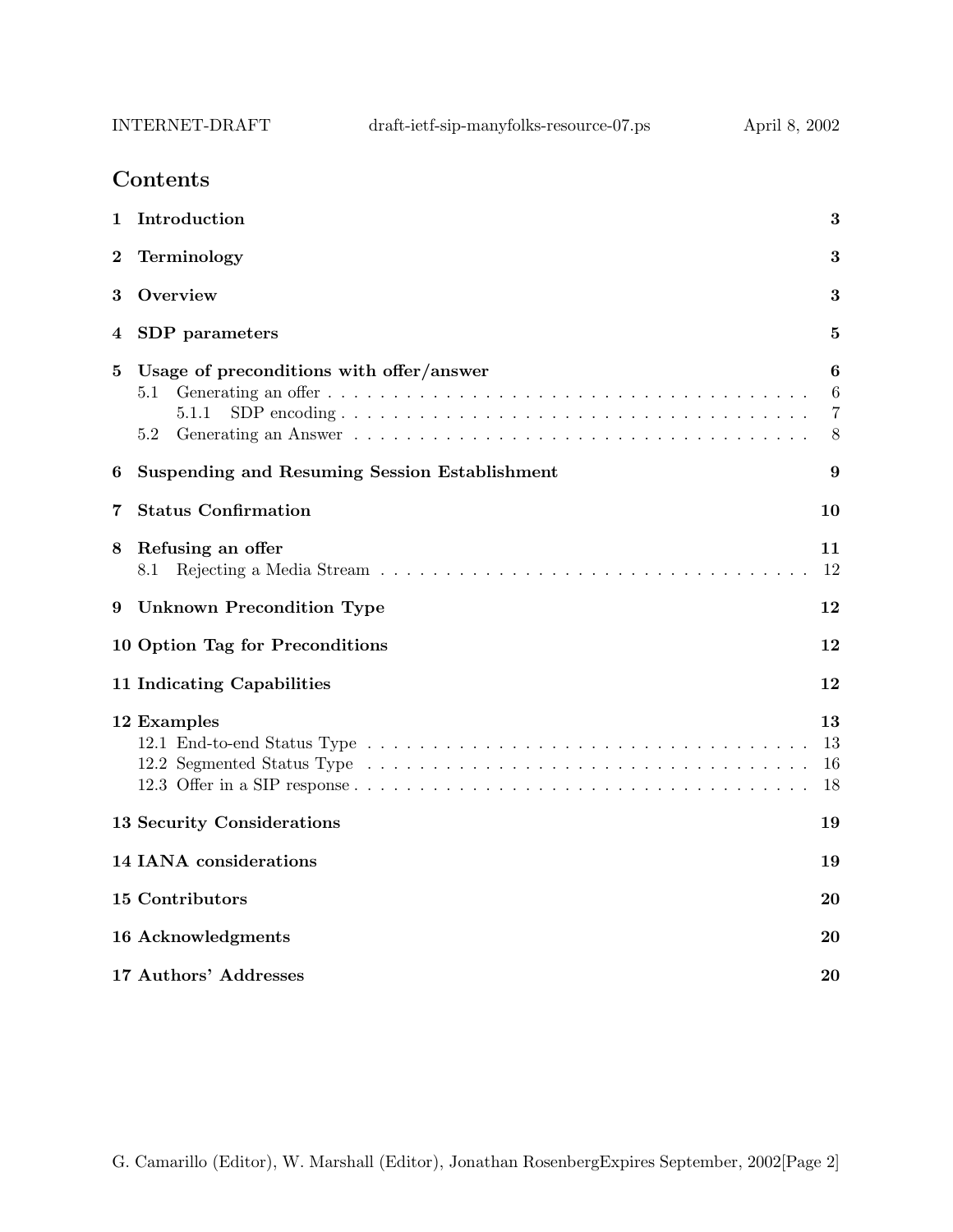# **1 Introduction**

Some architectures require that at session establishment time, once the callee has been alerted, the chances of a session establishment failure are minimum. One source of failure is the inability to reserve network resources for a session. In order to minimize "ghost rings", it is necessary to reserve network resources for the session before the callee is alerted. However, the reservation of network resources frequently requires learning the IP address, port, and session parameters from the callee. This information is obtained as a result of the initial offer/answer exchange carried in SIP. This exchange normally causes the "phone to ring", thus introducing a chicken-and-egg problem: resources cannot be reserved without performing an initial offer/answer exchange, and the initial offer/answer exchange can't be done without performing resource reservation.

The solution is to introduce the concept of a precondition. A precondition is a set of constraints about the session which are introduced in the offer. The recipient of the offer generates an answer, but does not alert the user or otherwise proceed with session establishment. That only occurs when the preconditions are met. This can be known through a local event (such as a confirmation of a resource reservation), or through a new offer sent by the caller.

This document deals with sessions that use SIP [1] as signalling protocol and SDP [2] to describe the parameters of the session.

We have chosen to include the quality of service preconditions in the SDP description rather than in the SIP header because preconditions are stream specific.

## **2 Terminology**

The key words "MUST", "MUST NOT", "REQUIRED", "SHALL", "SHALL NOT", "SHOULD", "SHOULD NOT", "RECOMMENDED", "MAY", and "OPTIONAL" in this document are to be interpreted as described in RFC 2119 [3].

## **3 Overview**

In order to ensure that session establishment does not take place until certain preconditions are met we distinguish between two different state variables that affect a particular media stream: current status and desired status. This document defines quality of service status.

The desired status consists of a threshold for the current status. Session establishment stops until the current status reaches or surpasses this threshold. Once this threshold is reached or surpassed, session establishment resumes.

For example, the following values for current and desired status would not allow session establishment to resume:

current status = resources reserved in the send direction desired status = resources reserved in both (sendrecv) directions

On the other hand, the values of the example below would make session establishment resume:

current status = resources reserved in both (sendrecv) directions desired status = resources reserved in the send direction

G. Camarillo (Editor), W. Marshall (Editor), Jonathan RosenbergExpires September, 2002[Page 3]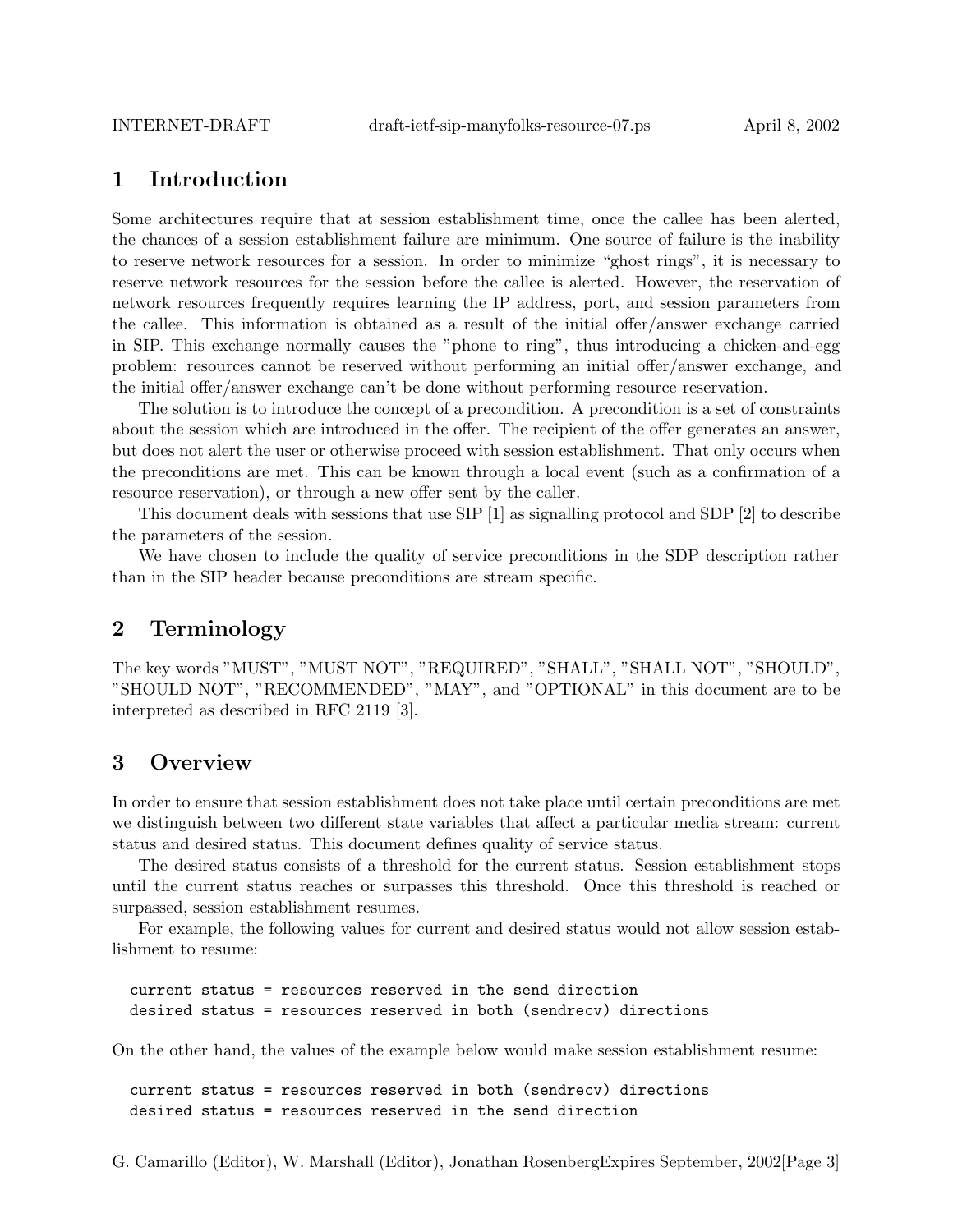These two state variables define a certain piece of state of a media stream the same way as the direction attribute or the codecs in use, define other pieces of state. Consequently, we treat these two new variables in the same way as other SDP media attributes are treated in the offer/answer model used by SIP [4]: they are exchanged between two user agents using an offer and an answer in order to have a shared view of the status of the session.



Figure 1: Basic session establishment using preconditions

Figure 1 shows a typical message exchange between two SIP user agents using preconditions. A includes quality of service preconditions in the SDP of the initial INVITE. A does not want B to be alerted until there is network resources reserved in both directions (sendrecv) end-to-end. B agrees to reserve network resources for this session before alerting the callee. B will handle resource reservation in the B->A direction, but needs A to handle the A->B direction. To indicate so, B returns a 183 (Session Progress) response to A asking A to start resource reservation and to confirm to B as soon as the A->B direction is ready for the session. A and B both start resource reservation. B finishes reserving resources in the B->A direction, but does not alert the user yet, because network resources in both directions are needed. When A finishes reserving resources in the A->B direction, it sends an UPDATE [5] to B. B returns a 200 (OK) response for the UPDATE indicating that all the preconditions for the session have been met. At this point of time, B starts alerting the user, and session establishment completes normally.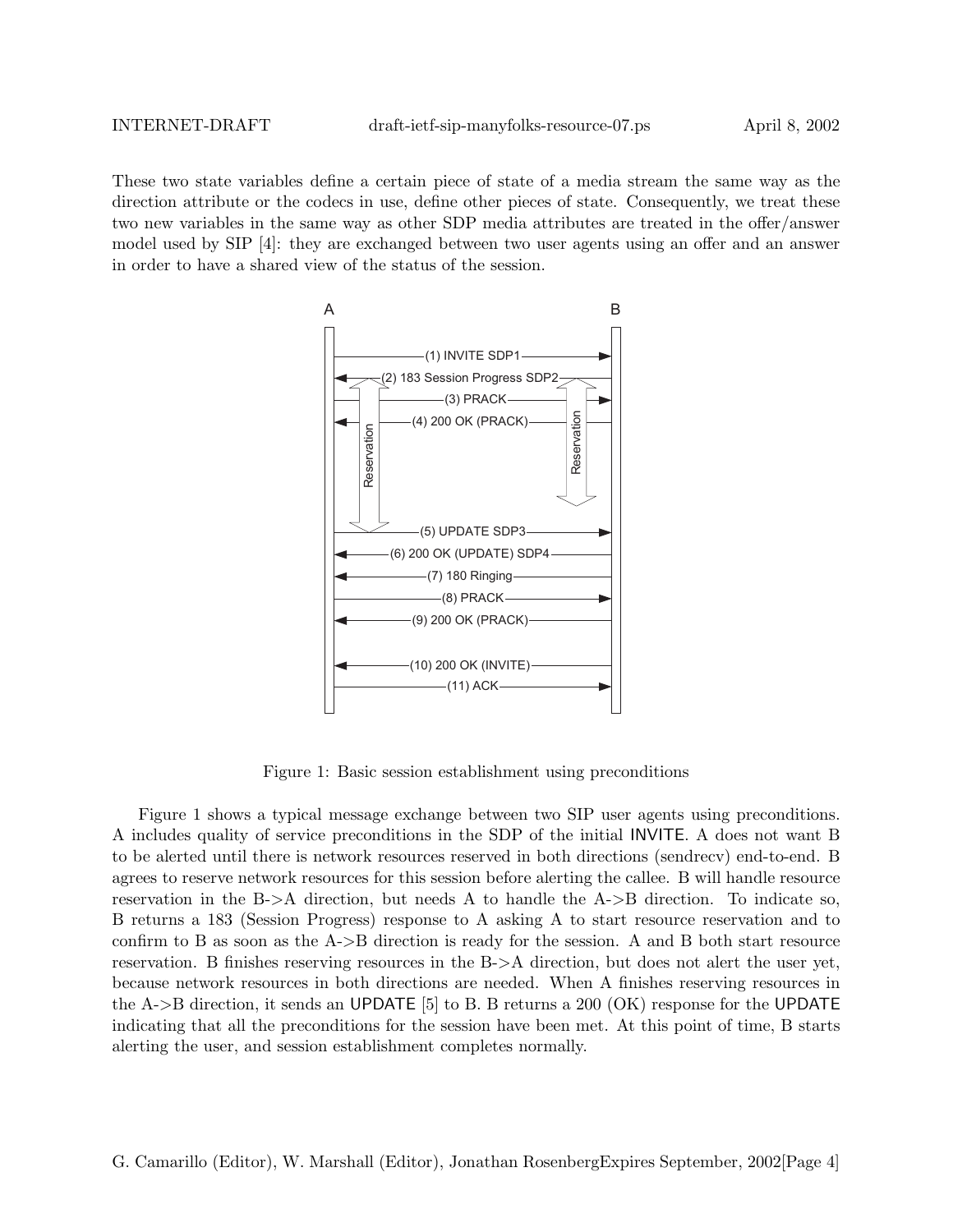# **4 SDP parameters**

We define the following media level SDP attributes:

| current-status    | $=$ "a=curr:" precondition-type           |
|-------------------|-------------------------------------------|
|                   | SP status-type SP direction-tag           |
| desired-status    | $=$ "a=des:" precondition-type            |
|                   | SP strength-tag SP status-type            |
|                   | SP direction-tag                          |
| confirm-status    | $=$ "a=conf:" precondition-type           |
|                   | SP status-type SP direction-tag           |
| precondition-type | $=$ "qos"   token                         |
| strength-tag      | $=$ ("mandatory"   "optional"   "none"    |
|                   | $=$   "failure"   "unknown")              |
| status-type       | $=$ ("e2e"   "local"   "remote")          |
| direction-tag     | = ("none"   "send"   "recv"   "sendrecv") |
|                   |                                           |

- **Current status:** The current status attribute carries the current status of network resources for a particular media stream.
- **Desired status:** The desired status attribute carries the preconditions for a particular media stream. When the direction-tag of the current status attribute with a given preconditiontype/status-type for a particular stream is equal to (or better than) the direction-tag of the desired status attribute with the same precondition-type/status-type for that stream, then the preconditions are considered to be met for that stream.
- **Confirmation status:** The confirmation status attribute carries threshold conditions for a media stream. When the status of network resources reach these conditions, the peer user agent will send an update of the session description containing an updated current status attribute for this particular media stream.
- **Precondition type:** This document defines quality of service preconditions. Extensions may define other types of preconditions.
- **Strength tag:** The strength-tag indicates whether or not the callee can be alerted in case the network fails to meet the preconditions.
- **Status type:** We define two types of status: end-to-end and segmented. The end-to-end status reflects the status of the end-to-end reservation of resources. The segmented status reflects the status of the access network reservations of both user agents. The end-to-end status corresponds to the tag "e2e" defined above and the segmented status to the tags "local" and "remote". End-to-end status is useful when end-to-end resource reservation mechanisms are available. The segmented status is useful when one or both UAs perform resource reservations on their respective access networks.
- **Direction tag:** The direction-tag indicates the direction a particular attribute (current, desired or confirmation status) is applicable to.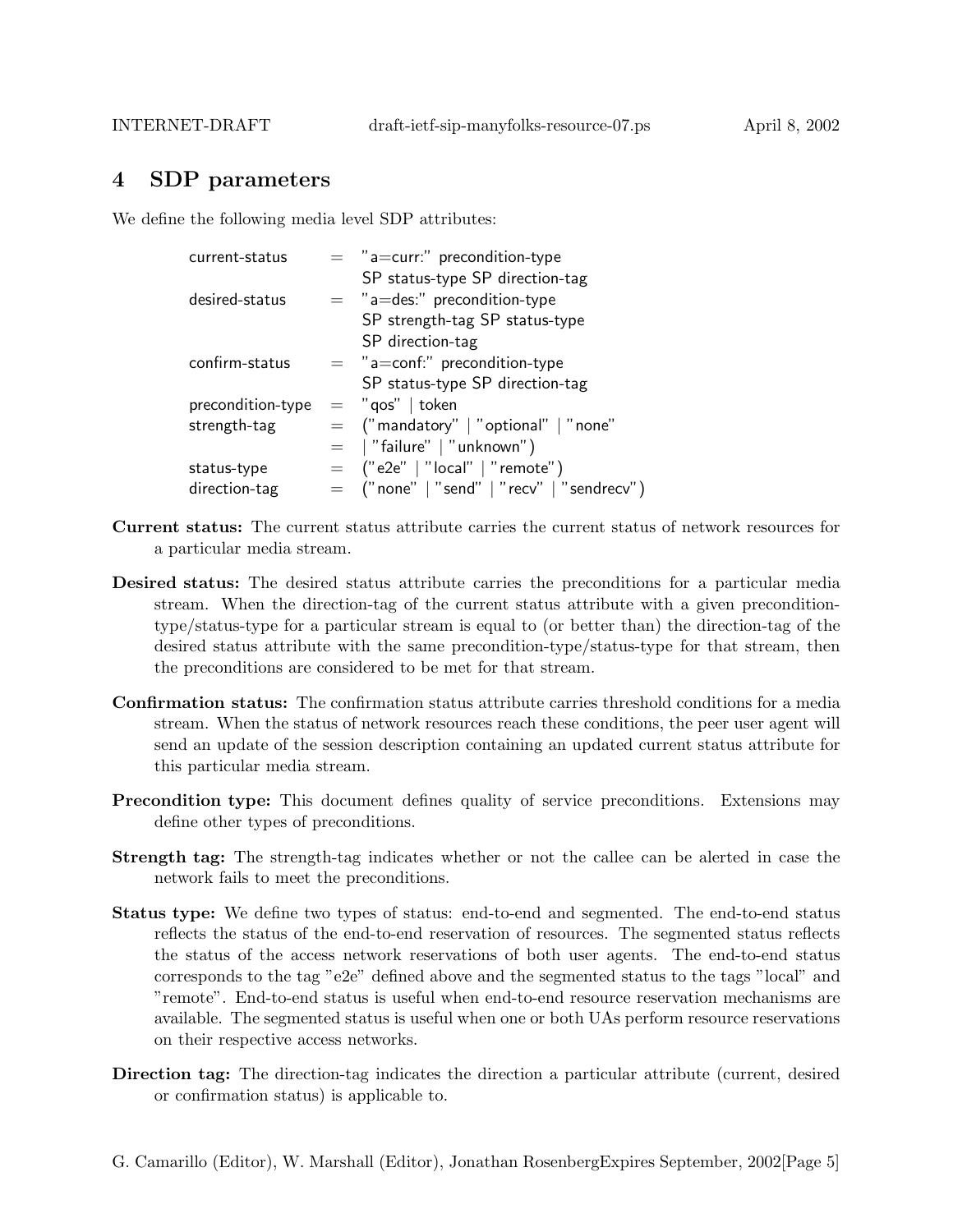The values of the tags "send", "recv", "local" and "remote" represent the point of view of the entity generating the SDP description. In an offer, "send" is the direction offerer->answerer and "local" is the offerer's access network. In an answer, "send" is the direction answerer->offerer and "local" is the answerer's access network.

The following example shows these new SDP attributes in two media lines of a session description:

m=audio 20000 RTP/AVP 0 a=curr:qos e2e send a=des:qos optional e2e send a=des:qos mandatory e2e recv m=audio 20002 RTP/AVP 0 a=curr:qos local sendrecv a=curr:qos remote none a=des:qos optional local sendrecv a=des:qos mandatory remote sendrecv

## **5 Usage of preconditions with offer/answer**

Parameter negotiation in SIP is carried out using the offer/answer model described in [4]. The idea behind this model is to provide a shared view of the session parameters for both user agents once the answer has been received by the offerer. This section describes which values our new SDP attributes can take in an answer depending on their value in the offer.

To achieve a shared view of the status of a media stream, we define a model that consists of three tables: both user agents implement a local status table, and each offer/answer exchange has a transaction status table associated to it. The offerer generates a transaction status table identical to its local status table and sends it to the answerer in the offer. The anwerer uses the information of this transaction status table to update its local status table. The answerer also updates the transaction status table fields that were out of date and returns this table to the offerer in the answer. The offerer can then update its local status table with the information received in the answer. After this offer/answer exchange, the local status tables of both user agents are synchronised. They now have a common view of the status of the media stream. Sessions that involve several media streams implement these tables per media stream. Note, however, that this is a model of user agent behavior, not of software. An implementation is free to take any approach that replicates the external behavior this model defines.

#### **5.1 Generating an offer**

Both user agents MUST maintain local precondition status, which is referred to as a "local status table". Tables 1 and 2 show the format of these tables for both the end-to-end and the segmented status types. For the end-to-end status type, the table contains two rows; one for each direction (i.e., send and recv). A value of "yes" in the "Current" field indicates that resource has been successfully reserved in the corresponding direction. "No" indicates that resources have not been reserved yet. The "Desired Strength" field indicates the strength of the preconditions in the corresponding direction. The table for the segmented status type contains four rows: both directions in the local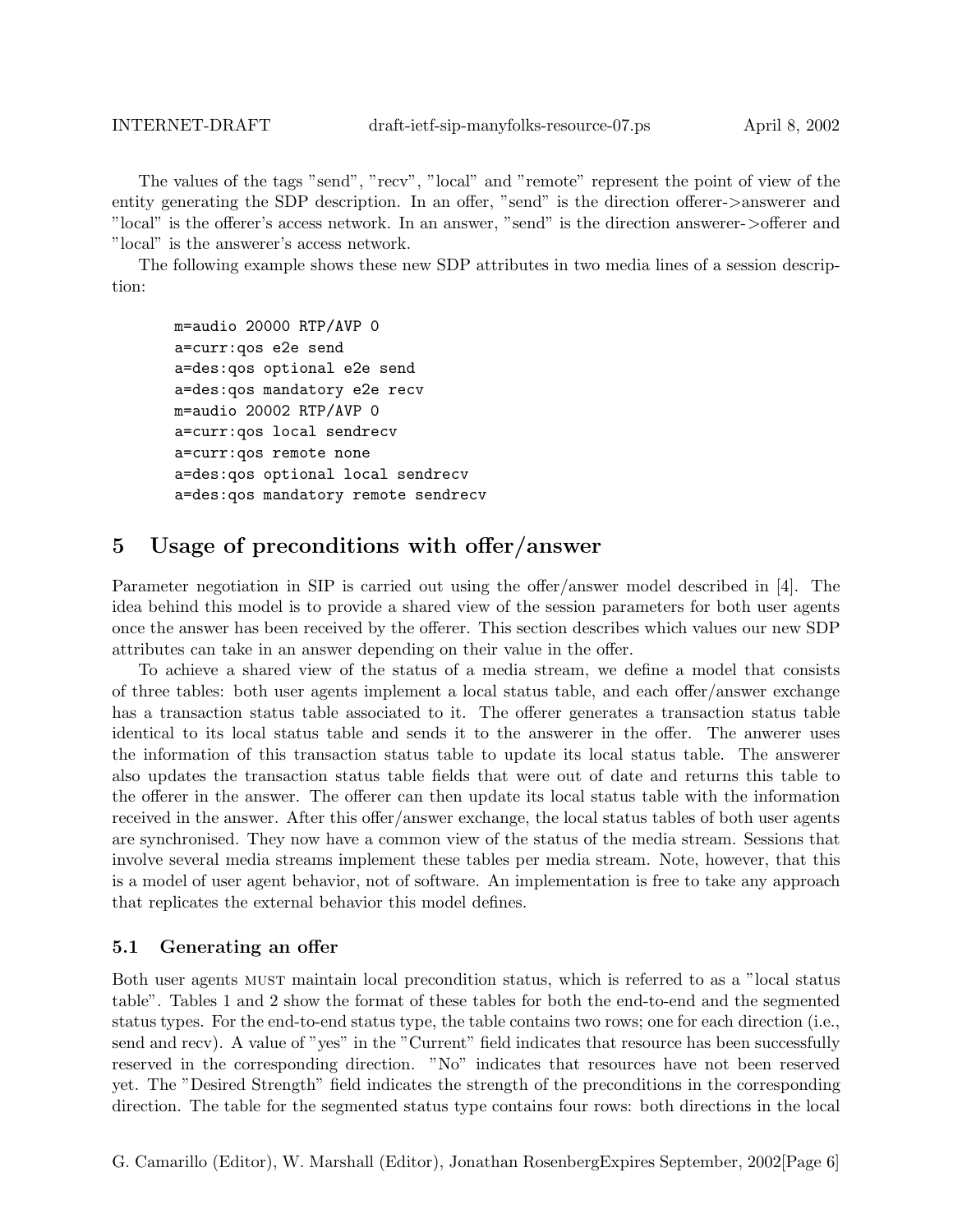access network and in the peer's access network. The meaning of the fields is the same as in the end-to-end case.

Before generating an offer, the offerer MUST build a transaction status table with the current and the desired status for each media stream. The different values of the strength-tag for the desired status attribute have the following semantics:

- None: no resource reservation is needed.
- Optional: the user agents SHOULD try to provide resource reservation, but the session can continue regardless of whether this provision is possible or not.
- Mandatory: the user agents MUST provide resource reservation. Otherwise, session establishment MUST NOT continue.

The offerer then decides whether it is going to use the end-to-end status type or the segmented status type. If the status type of the media line will be end-to-end, the user agent generates records with the desired status and the current status for each direction (send and recv) independently, as shown in table 1:

|      |    | Direction   Current   Desired Strength |
|------|----|----------------------------------------|
| send | no | mandatory                              |
| recy | no | mandatory                              |

|  |  |  |  |  | Table 1: Table for the end-to-end status type |  |  |
|--|--|--|--|--|-----------------------------------------------|--|--|
|--|--|--|--|--|-----------------------------------------------|--|--|

If the status type of the media line will be segmented, the user agent generates records with the desired status and the current status for each direction (send and recv) and each segment (local and remote) independently, as shown in table 2:

| Direction   | Current | Desired Strength |
|-------------|---------|------------------|
| local send  | no      | none             |
| local recy  | no      | none             |
| remote send | no      | optional         |
| remote recy | nο      | none             |

Table 2: Table for the segmented status type

At the time of sending the offer, the offerer's local status table and the transaction status table contain the same values.

With the transaction status table, the user agent MUST generate the current-status and the desired status lines following the syntax of Section 4 and the rules described below in Section 5.1.1.

#### **5.1.1 SDP encoding**

For the end-to-end status type, the user agent MUST generate one current status line with the tag "e2e" for the media stream. If the strength-tags for both directions are equal (e.g., both "mandatory") in the transaction status table, the user agent must add one desired status line with

G. Camarillo (Editor), W. Marshall (Editor), Jonathan RosenbergExpires September, 2002[Page 7]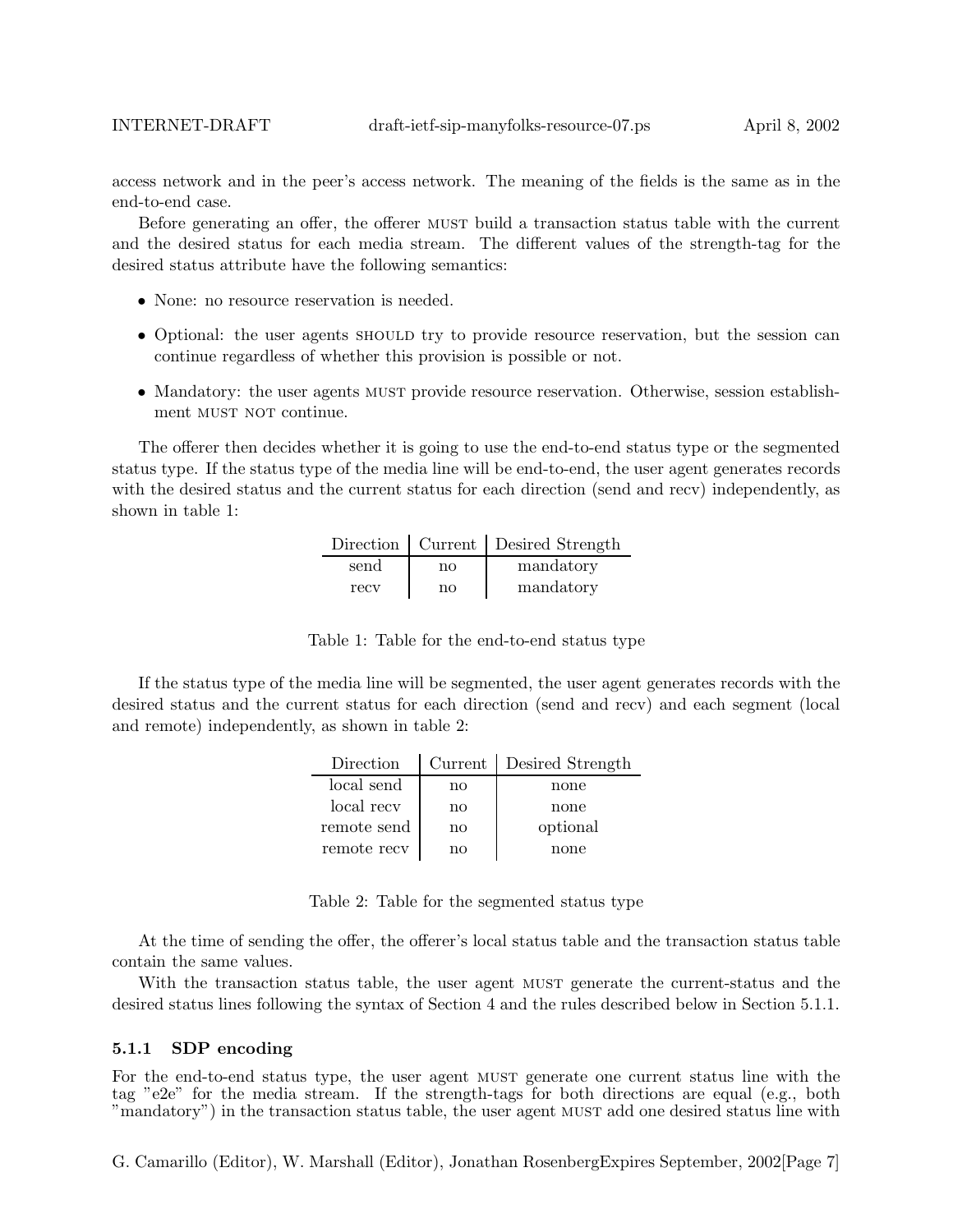the tag "sendrecv". If both tags are different, the user agent MUST include two desired status lines, one with the tag "send" and the other with the tag "recv".

The semantics of two lines with the same strength-tag, one with a "send" tag and the other with a "recv" tag, is the same as one "sendrecv" line. However, in order to achieve a more compact encoding, we have chosen to make mandatory the latter format.

For the segmented status type, the user agent must generate two current status lines: one with the tag "local" and the other with the tag "remote". The user agent MUST add one or two desired status lines per segment (i.e., local and remote). If for a particular segment (local or remote) the tags for both directions in the transaction status table are equal (e.g., both "mandatory"), the user agent must add one desired status line with the tag "sendrecv". If both tags are different, the user agent must include two desired status lines, one with the tag "send" and the other with the tag "recv".

Note that the rules above apply to the desired strength-tag "none" as well. This way, a user agent that supports quality of service but does not intend to use them, adds desired status lines with the strength-tag "none". Since this tag can be upgraded in the answer, as described in Section 5.2, the answerer can request quality of service reservation without a need of another offer/answer exchange.

The example below shows the SDP corresponding to tables 1 and 2.

```
m=audio 20000 RTP/AVP 0
a=curr:qos e2e none
a=des:qos mandatory e2e sendrecv
m=audio 20002 RTP/AVP 0
a=curr:qos local none
a=curr:qos remote none
a=des:qos optional remote send
a=des:qos optional local none
```
#### **5.2 Generating an Answer**

When the answerer receives the offer, it recreates the transaction status table using the SDP attributes contained in the offer. The answerer updates both its local status and the transaction status table following the rules below:

- **Desired Strength:** We define an absolute ordering for the strength-tags: "none", "optional" and "mandatory". "Mandatory" is the tag with highest grade and "none" the tag with lowest grade. An answerer may upgrade the desired strength in any entry of the transaction status table, but it must not downgrade it. Therefore, it is OK to upgrade a row from "none" to "optional", from "none" to "mandatory" or from "optional" to "mandatory", but not the other way around.
- **Current Status:** For every row, the value of the "Current" field in the transaction status table and in the local status table of the answerer have to be compared. Table 3 shows the four possible combinations. If both fields have the same value (two first rows of table 3, nothing needs to be updated. If the "Current" field of the transaction status table is "Yes" and the field of the local status table is "No" (third row of table 3), the latter MUST be set to "Yes".
- G. Camarillo (Editor), W. Marshall (Editor), Jonathan RosenbergExpires September, 2002[Page 8]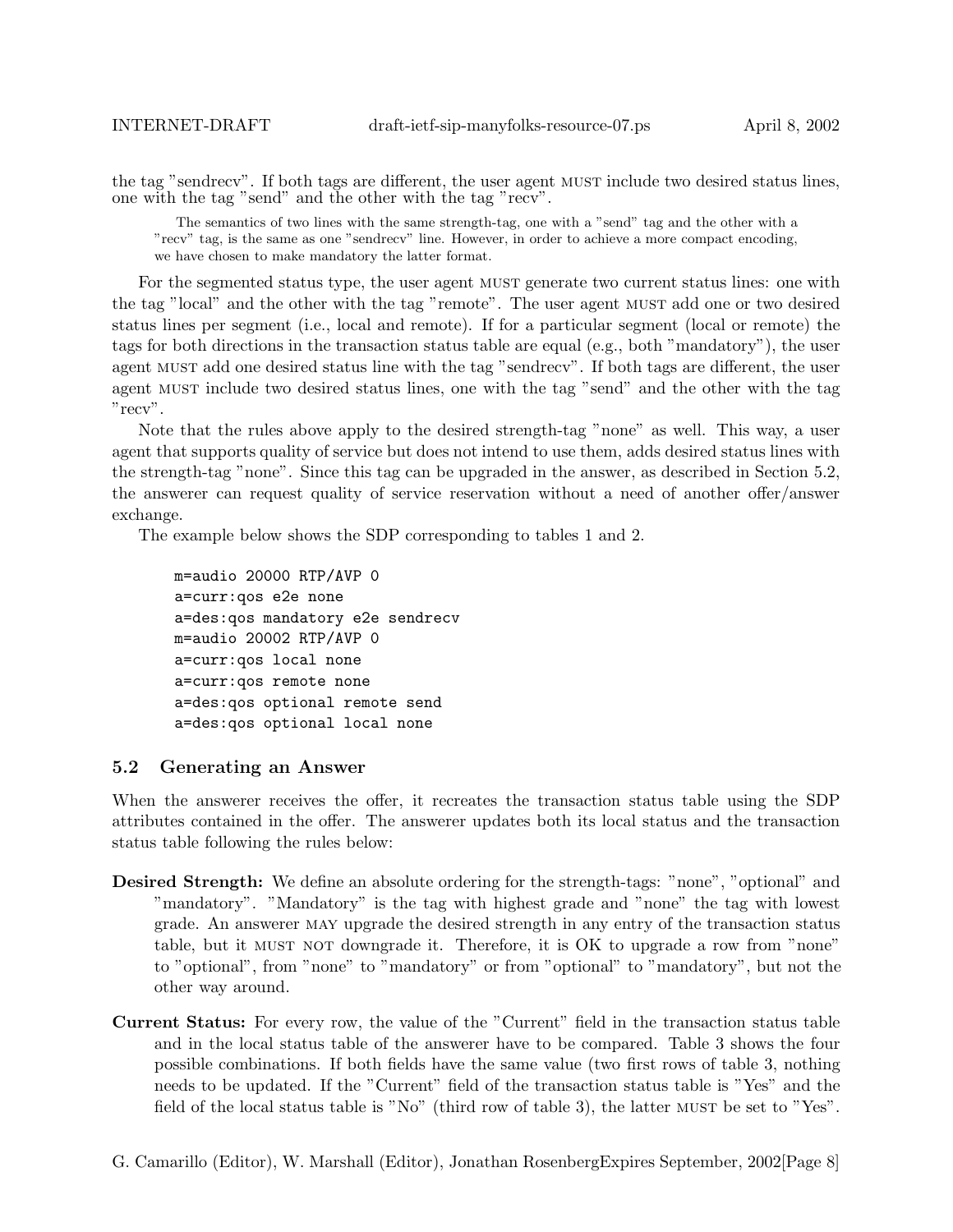If the "Current" field of the transaction status table is "No" and the field of the local status table is "Yes" (forth row of table 3), the answerer needs to check if it has local information (e.g., a confirmation of a resource reservation has been received) about that particular current status. If it does, the "Current" field of the transaction status table is set to "Yes". If the answerer does not have local information about that current status, the "Current" field of the local status table MUST be set to "No".

|     |     | Transac. status table   Local status table   New values transac./local |
|-----|-----|------------------------------------------------------------------------|
| no  | no  | no/no                                                                  |
| ves | yes | yes/yes                                                                |
| ves | no  | yes/yes                                                                |
| no  | yes | depends on local info                                                  |

| Table 3: Possible values for the "Current" fields |  |
|---------------------------------------------------|--|
|---------------------------------------------------|--|

Once both tables have been updated, an answer must be generated following the rules described in Section 5.1.1 and taking into account that "send", "recv", "local" and "remote" tags have to be inverted in the answer, as shown in table 4.

| Offer  | Answer |
|--------|--------|
| send   | recy   |
| recy   | send   |
| local  | remote |
| remote | local  |

Table 4: Values of tags in offers and answers

At the time the answer is sent, the transaction status table and the answerer's local status table contain the same values. Therefore, this answer contains the shared view of the status of the media line in the current-status attribute and the negotiated strength and direction-tags in the desired-status attribute.

If the resource reservation mechanism used requires participation of both user agents, the answerer should start resource reservation after having sent the answer and the offerer should start resource reservation as soon as the answer is received. If participation of the peer user agent is not needed (e.g., segmented status type), the offerer may start resource reservation before sending the offer and the answerer may start it before sending the answer.

The status of the resource reservation of a media line can change between two consecutive offer/answer exchanges. Therefore, both user agents must keep their local status tables up to date using local information through the duration of the session.

## **6 Suspending and Resuming Session Establishment**

A user agent server that receives an offer with preconditions should not allert the user until all the mandatory preconditions are met; session establishment is suspended until that moment (e.g.,

G. Camarillo (Editor), W. Marshall (Editor), Jonathan RosenbergExpires September, 2002[Page 9]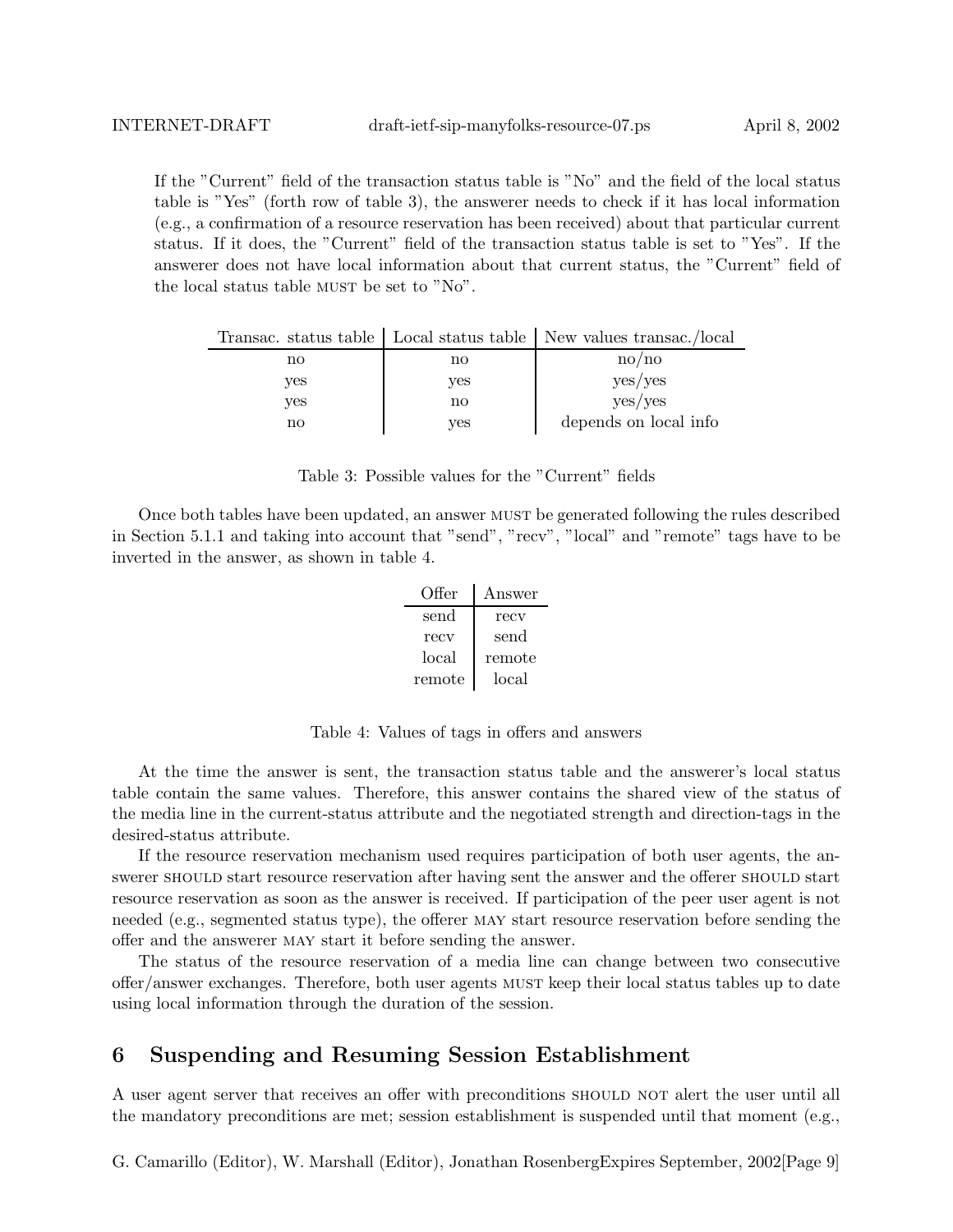a PSTN gateway reserves resources without sending signalling to the PSTN.)

A user agent server may receive an INVITE request with no offer in it. In this case, following normal procedures defined in [1] and in [5], the user agent server will provide an offer in a reliable 1xx response. The user agent client will send the answer in another SIP request (i.e., the PRACK for the 1xx). If the offer and the answer contain preconditions, the user agent server SHOULD NOT alert the user until all the mandatory preconditions in the answer are met.

Note that in this case, a user agent server providing a initial offer with preconditions, a 180 (Ringing) response with preconditions will never be sent, since the user agent server cannot alert the user until all the preconditions are met.

A UAS that is not capable of unilaterally meeting all of the mandatory preconditions must include a confirm-status attribute in the SDP (offer or answer) that it sends (see Section 7). Further, the SDP (offer or answer) that contains this confirm-status attribute must be sent as soon as allowed by the SIP offer/answer rules.

While session establishment is suspended, user agents SHOULD not send any data over any media stream. In the case of RTP [6], neither RTP nor RTCP packets are sent.

A user agent server knows that all the preconditions are met for a media line when its local status table has a value of "yes" in all the rows whose strength-tag is "mandatory". When the preconditions of all the media lines of the session are met, session establishment should resume.

For an initial INVITE suspending and resuming session establishment is very intuitive. The callee will not be alerted until all the mandatory preconditions are met. However, offers containing preconditions sent in the middle of an ongoing session need further explanation. Both user agents should continue using the old session parameters until all the mandatory preconditions are met. At that moment, the user agents can begin using the new session parameters. Section 12 contains an example of this situation.

## **7 Status Confirmation**

The confirm-status attribute may be used in both offers and answers. This attribute represents a threshold for the resource reservation. When this threshold is reached or surpassed, the user agent must send an offer to the peer user agent reflecting the new current status of the media line as soon as allowed by the SIP offer/answer rules. If this threshold is crossed again (e.g., the network stops providing resources for the media stream), the user agent MUST send a new offer as well as soon as allowed by the SIP offer/answer rules.

If a peer has requested confirmation on a particular stream, an agent must mark that stream with a flag in its local status table. When all the rows with this flag have a "Current" value of "yes", the user agent must send a new offer to the peer. This offer will contain the current status of resource reservation in the current-status attributes. If later any of the rows with this flag transition to "No", a new offer MUST be sent as well.

Confirmation attributes are not negotiated. The answerer uses the value of the confirm-status attribute in the offer and the offerer uses the value of this attribute in the answer.

For example, if a user agent receives an SDP description with the following attributes:

m=audio 20002 RTP/AVP 0 a=curr:qos local none a=curr:qos remote none a=des:qos mandatory local sendrecv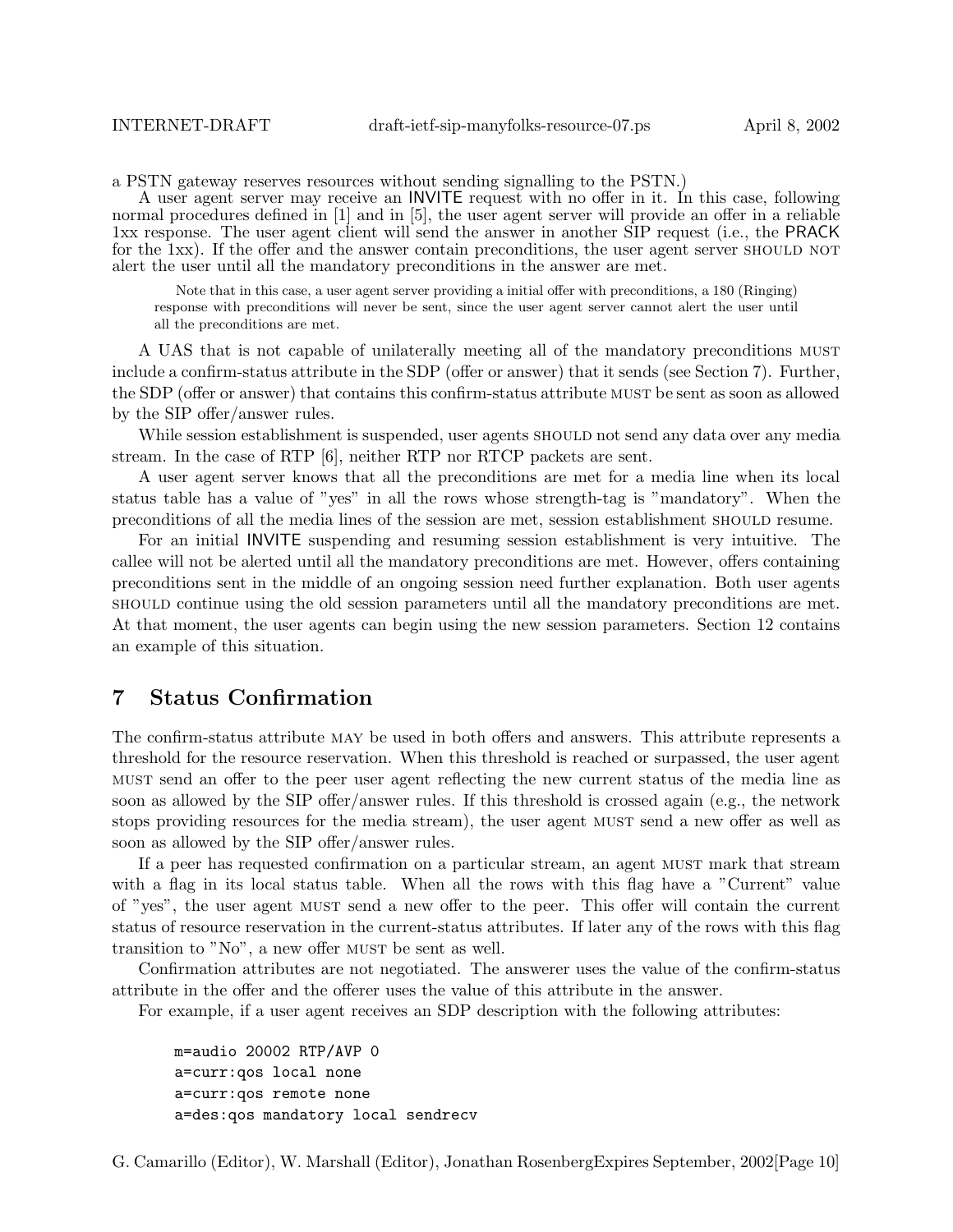a=des:qos mandatory remote sendrecv a=conf:qos remote sendrecv

It will send an offer as soon as it reserves resources in its access network ("remote" tag in the received message) for both directions (sendrecv).

## **8 Refusing an offer**

We define a new SIP status code:

```
Server-Error = "580" ;Precondition Failure
```
When a UAS acting as an answerer cannot or is not willing to meet the preconditions in the offer it should reject the offer by returning a 580 (Precondition-Failure) response.

Using the 580 (Precondition Failure) status code to refuse an offer is useful when the offer came in an INVITE or in an UPDATE request. However, SIP does not provide a means to refuse offers that arrived in a response (1xx or 2xx) to an INVITE. If a UAC generates an initial INVITE without an offer and receives an offer in a 1xx or 2xx response which is not acceptable, it should respond to this offer with a correctly formed answer and immediately after that send a CANCEL or a BYE.

If the offer comes in a 1xx or 2xx response to a re-INVITE, A would not have a way to reject it without terminating the session at the same time. The same recommendation given in Section 14.2 of [1] applies here:

"The UAS MUST ensure that the session description overlaps with its previous session description in media formats, transports, other parameters that require support from the peer. This is to avoid the need for the peer to reject the session description. If, however, it is unacceptable to A, A SHOULD generate an answer with a valid session description, and then send a BYE to terminate the session."

580 (Precondition Failure) responses and BYE and CANCEL requests indicating failure to meet certain preconditions should contain an SDP description indicating which desired status triggered the failure. Note that this SDP description is not an offer or an answer, since it does not lead to the establishment of a session. The format of such a description is based on the last SDP (an offer or an answer) received from the remote UA.

For each "m=" line in the last SDP description received, there MUST be a corresponding "m=" line in the SDP description indicating failure. This SDP description MUST contain exactly the same number of "m=" lines as the last SDP description received. The port number of every "m=" line must be set to zero, but the connection address is arbitrary.

The desired status line corresponding to the precondition that triggered the failure MUST use the "failure" strength-tag, as shown in the example below:

m=audio 20000 RTP/AVP 0 a=des:qos failure e2e send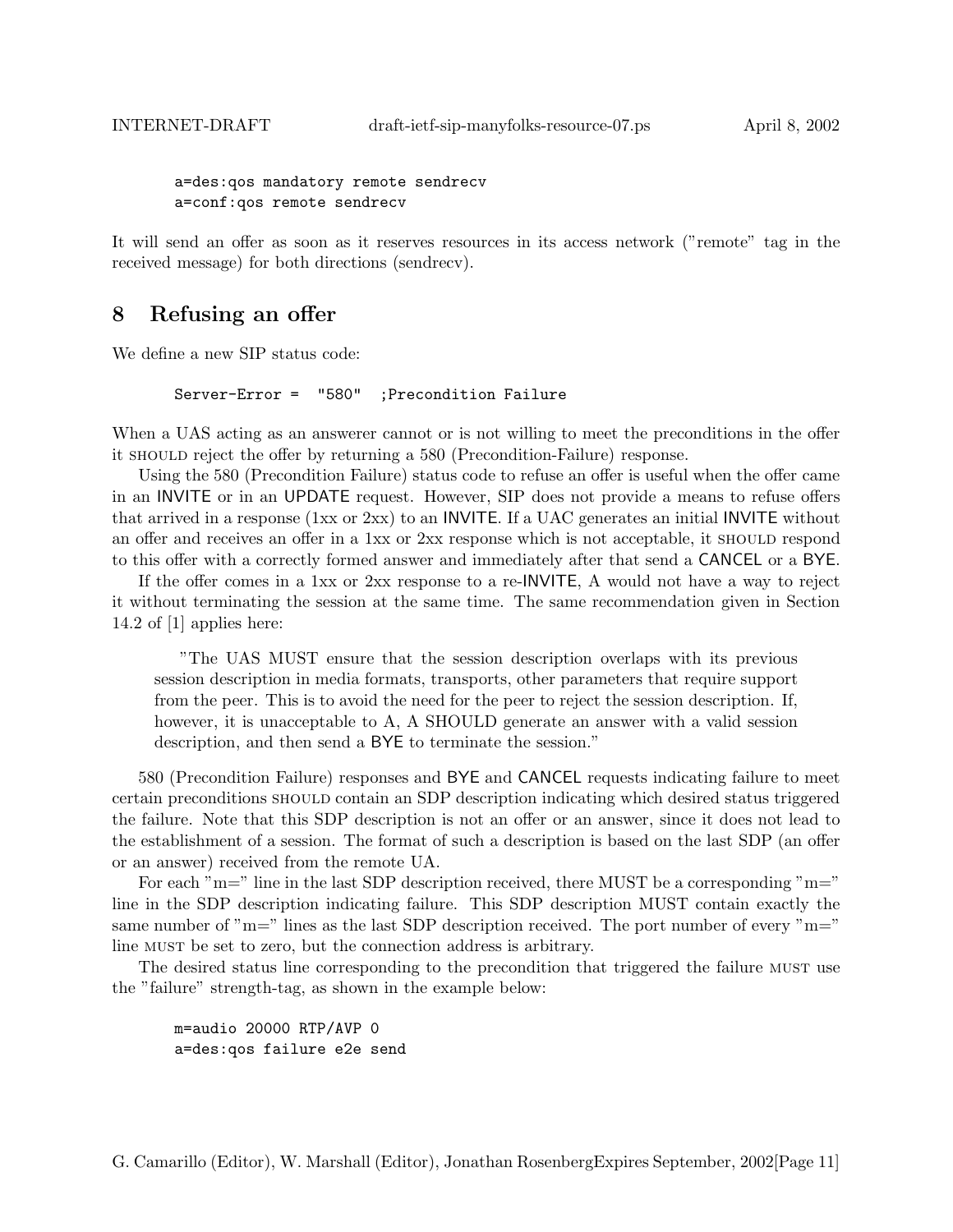#### **8.1 Rejecting a Media Stream**

In the offer/answer model when an answerer wishes to reject a media stream it sets its port to zero. The presence of preconditions does not change this behaviour; streams are still rejected by setting their port to zero.

Both the offerer and the answerer must ignore all the preconditions that affect a stream with its port set to zero. They are not taken into consideration to decide whether or not session establishment can resume.

## **9 Unknown Precondition Type**

This document defines the "qos" tag for quality of service preconditions. New precondition-types defined in the future will have new associated tags. A UA that receives an unknown preconditiontype with a "mandatory" strength-tag in an offer must refuse the offer unless the only unknown mandatory preconditions have the "local" tag. In this case, the UA does not need to be involved in order to meet the preconditions. The UA will ask for confirmation of the preconditions and, when the confirmation arrives, it will resume session establishment.

A UA refusing an offer follows the rules described in section 8, but instead of the tag "failure", it uses the tag "unknown", as shown in the example below:

m=audio 20000 RTP/AVP 0 a=des:foo unknown e2e send

## **10 Option Tag for Preconditions**

We define the option tag "precondition" for use in the Require and Supported header fields. An offerer must include this tag in the Require header field if the offer contains one or more "mandatory" strength-tags. If all the strength-tags in the description are "optional" or "none" the offerer must include this tag either in a Supported header field or in a Require header field. It is, however, recommended, that the Supported header field is used in this case. The lack of preconditions in the answer would indicate that the answerer did not support this extension.

The mapping of offers and answers to SIP requests and responses is performed following the rules given in [5]. Therefore, a user agent including preconditions in the SDP MUST support the PRACK method, and consequently, must include the "100rel" [7] tag in the Supported header field.

## **11 Indicating Capabilities**

The offer/answer model [4] describes the format of a session description to indicate capabilities. This format is used in responses to OPTIONS requests. A UA that supports preconditions SHOULD add desired status lines indicating the precondition-types supported for each media stream. These lines must have the "none" strength-tag, as shown in the example below:

m=audio 0 RTP/AVP 0 a=rtpmap:0 PCMU/8000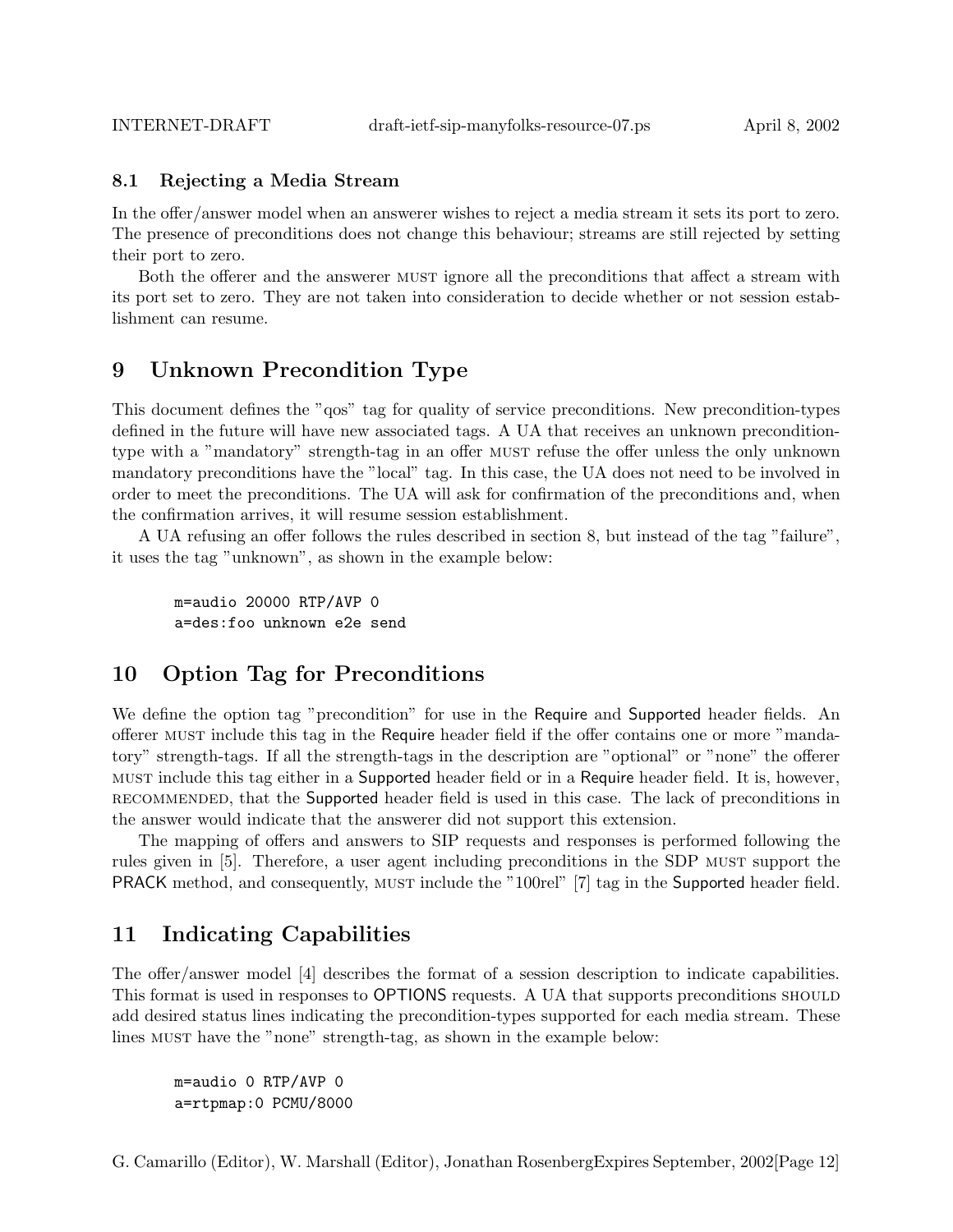a=des:foo none e2e sendrecv a=des:qos none local sendrecv

Note that when this document was published, the precondition-type "foo" has not been registered. It is used here in the session description above to provide an example with multiple precondition-types.

A UA that supports this framework SHOULD add a "precondition" tag to the Supported header field of its responses to OPTIONS requests.

## **12 Examples**

The following examples cover both status types; end-to-end and segmented.

#### **12.1 End-to-end Status Type**

The call flow of figure 2 shows a basic session establishment using the end-to-end status type. The SDP descriptions of this example are shown below:



Figure 2: Example using the end-to-end status type

SDP1: A includes end-to-end quality of service preconditions in the initial offer.

m=audio 20000 RTP/AVP 0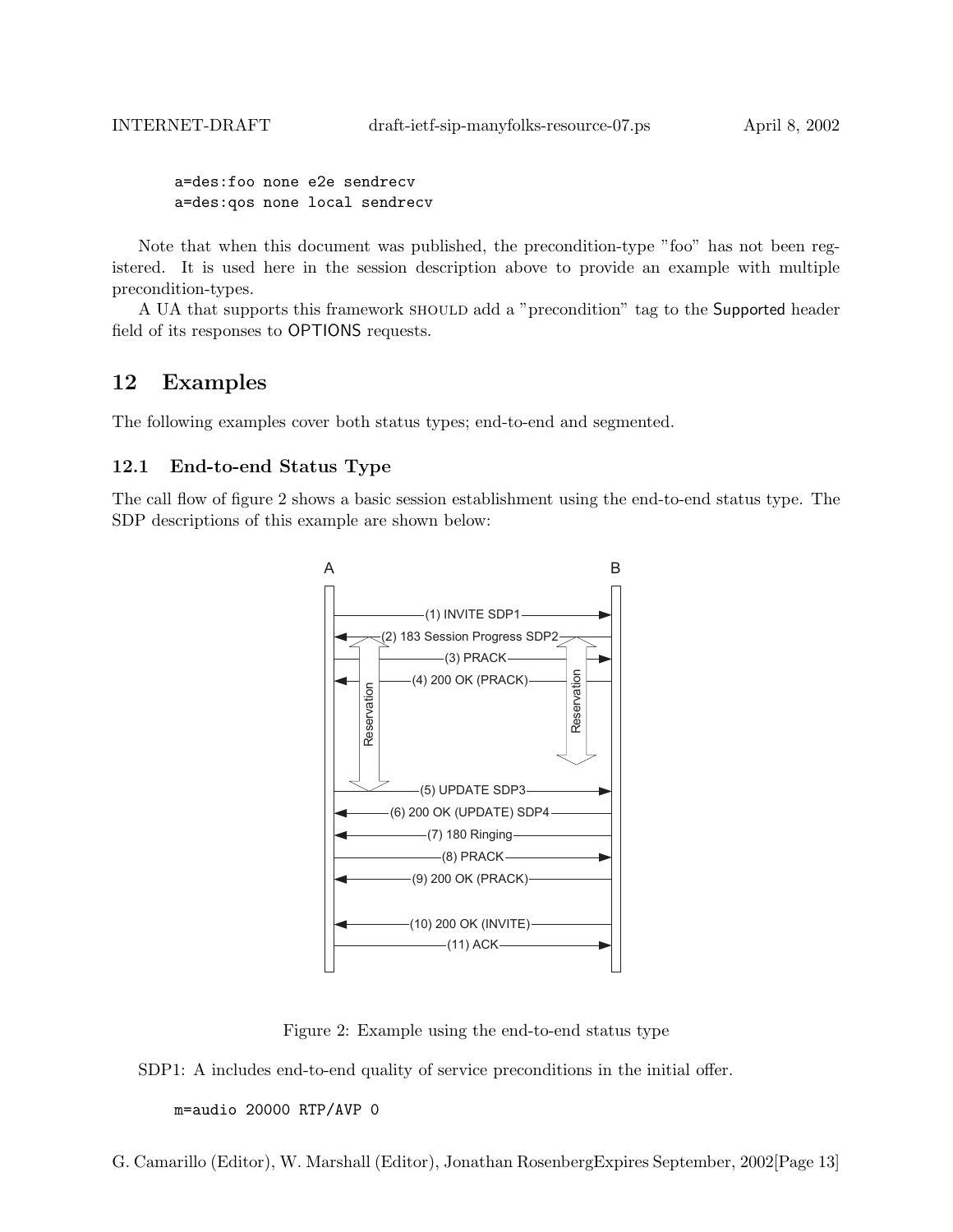c=IN IP4 192.0.2.1 a=curr:qos e2e none a=des:qos mandatory e2e sendrecv

SDP2: Since B uses RSVP, it can know when resources in its "send" direction are available, because it will receive RESV messages from the network. However, it does not know the status of the reservations in the other direction. B requests confirmation for resource reservations in its "recv" direction to the peer user agent A in its answer.

m=audio 30000 RTP/AVP 0 c=IN IP4 192.0.2.4 a=curr:qos e2e none a=des:qos mandatory e2e sendrecv a=conf:qos e2e recv

After having sent the answer B starts reserving network resources for the media stream. When A receives this answer (2) it starts performing resource reservation as well. Both UAs use RSVP, so A sends PATH messages towards B and B sends PATH messages towards A.

As time passes by, B receives RESV messages confirming the reservation. However, B waits until resources in the other direction are reserved as well since it did not receive any confirmation and the preconditions still have not been met.

SDP3: When A receives RESV messages it sends an updated offer (5) to B:

m=audio 20000 RTP/AVP 0 c=IN IP4 192.0.2.1 a=curr:qos e2e send a=des:qos mandatory e2e sendrecv

SDP4: B responds with an answer (6) which contains the current status of the resource reservation (i.e., sendrecv):

m=audio 30000 RTP/AVP 0 c=IN IP4 192.0.2.4 a=curr:qos e2e sendrecv a=des:qos mandatory e2e sendrecv

At this point of time, session establishment resumes and B returns a 180 (Ringing) response (7).

Note that now the media stream has been already established, and A has received a 180 (Ringing) response. Since the direction of the stream is "sendrecv", A will not generate local ringback, since it assumes that it will receive early media over this stream.

However, if B wants A to generate local ringback, it can put the media stream on hold in SDP4. In this case, B would put the media stream off hold by sending an offer in an UPDATE request which would be sent at the same time as the 200 (OK) for the **INVITE** (10). The contents of the messages for this alternative flow are shown below:

SDP4 (on hold):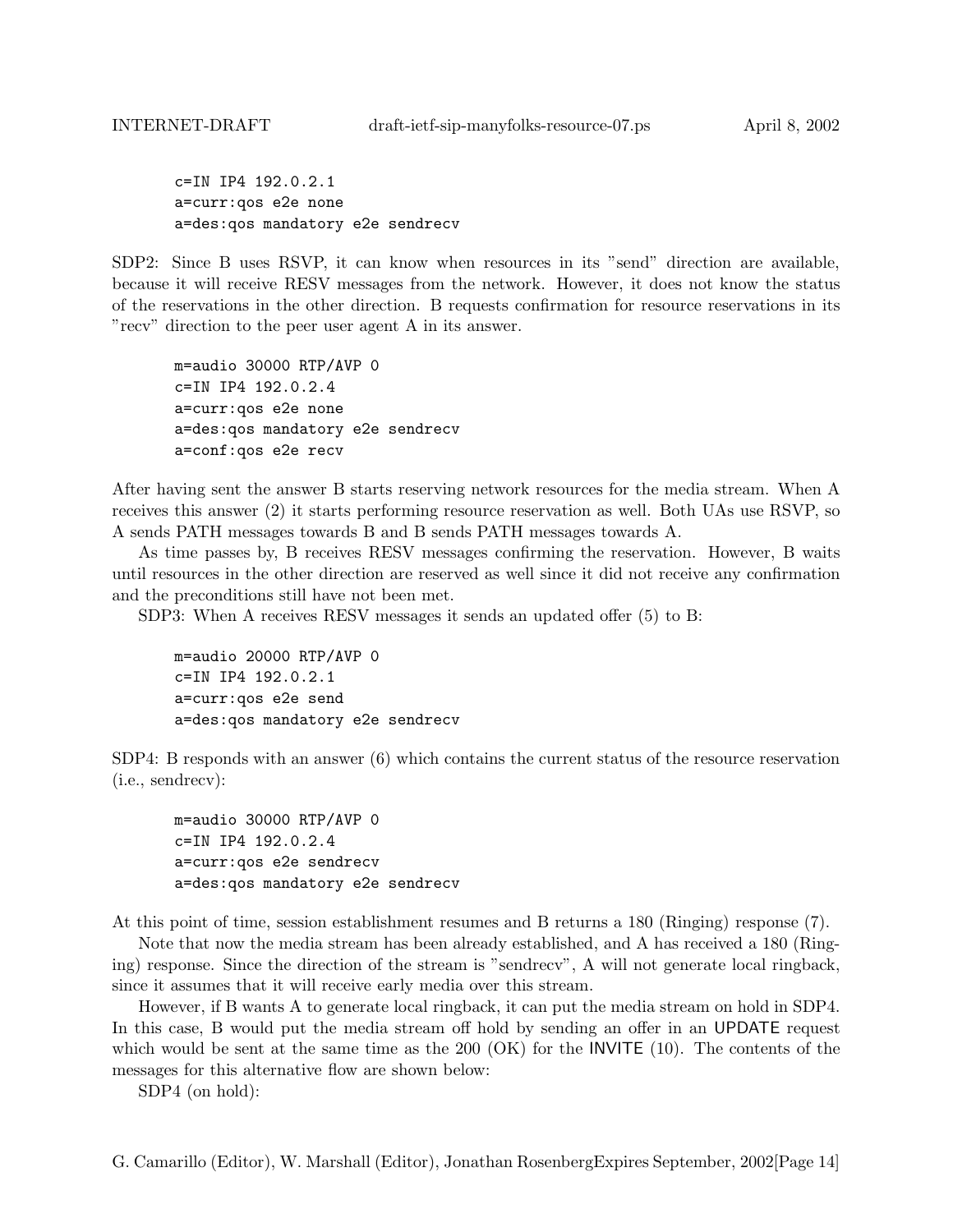```
m=audio 30000 RTP/AVP 0
c=IN IP4 192.0.2.4
a=recvonly
a=curr:qos e2e sendrecv
a=des:qos mandatory e2e sendrecv
```
SDP5 in an UPDATE:

m=audio 30000 RTP/AVP 0 c=IN IP4 192.0.2.4 a=sendrecv a=curr:qos e2e sendrecv a=des:qos mandatory e2e sendrecv

SDP6 in the 200 (OK) for the UPDATE:

m=audio 20000 RTP/AVP 0 c=IN IP4 192.0.2.1 a=sendrecv a=curr:qos e2e sendrecv a=des:qos mandatory e2e sendrecv

Let's assume that in the middle of the session A wishes to change the IP address where it is receiving media. Figure 3 shows this scenario.



Figure 3: Session modification with preconditions

SDP1: A includes an offer in a re-INVITE (1). A continues to receive media on the old IP address (192.0.2.1), but it is ready to receive media on the new one as well (192.0.2.2):

G. Camarillo (Editor), W. Marshall (Editor), Jonathan RosenbergExpires September, 2002[Page 15]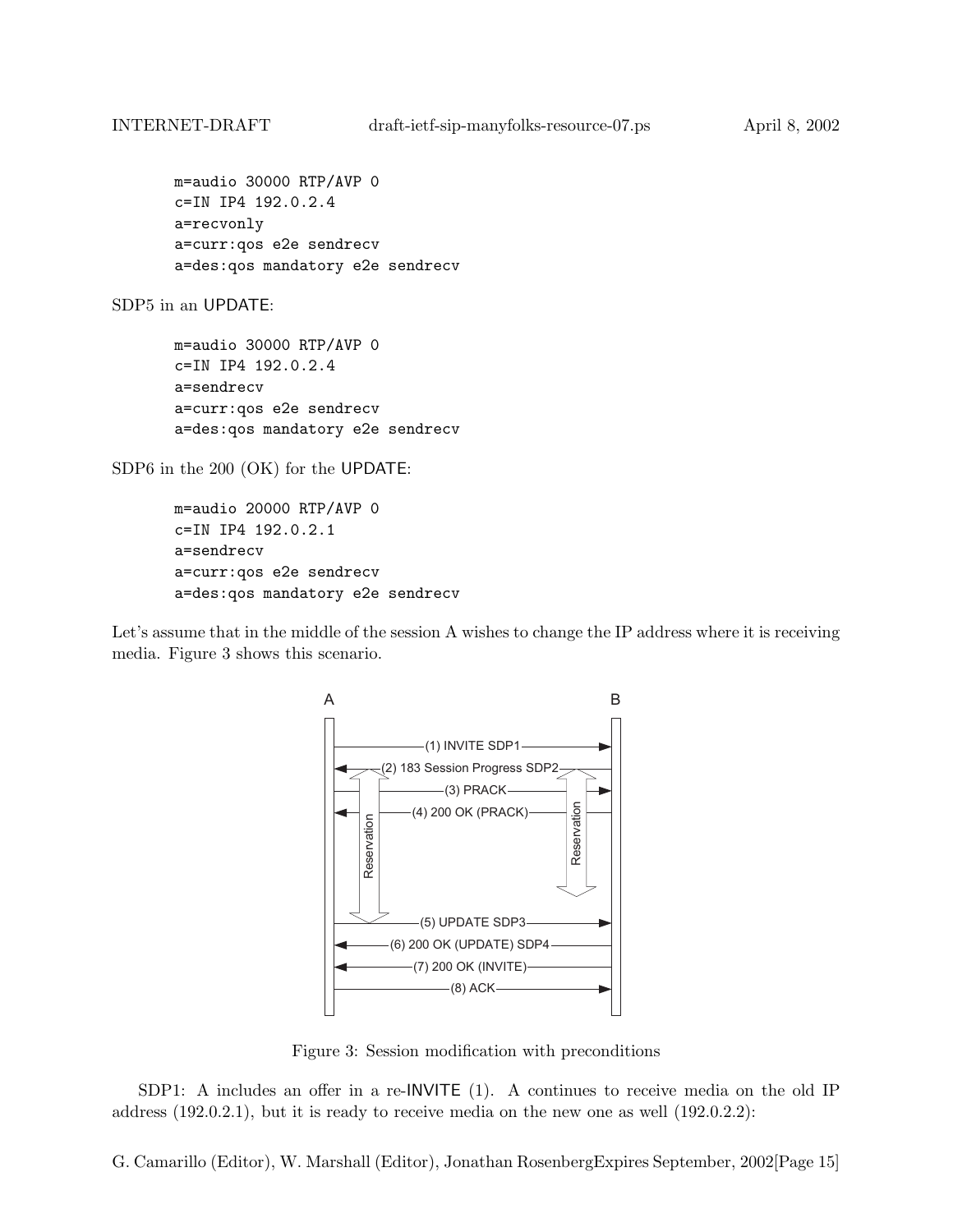m=audio 20000 RTP/AVP 0 c=IN IP4 192.0.2.2 a=curr:qos e2e none a=des:qos mandatory e2e sendrecv

SDP2: B includes a "conf" attribute in its answer. B continues sending media to the old remote IP address (192.0.2.1)

m=audio 30000 RTP/AVP 0 c=IN IP4 192.0.2.4 a=curr:qos e2e none a=des:qos mandatory e2e sendrecv a=conf:qos e2e recv

SDP3: When A receives RESV messages it sends an updated offer (5) to B:

m=audio 20000 RTP/AVP 0 c=IN IP4 192.0.2.2 a=curr:qos e2e send a=des:qos mandatory e2e sendrecv

SDP4: B responds with an answer (6) indicating that the preconditions have been met (current status "sendrecv). It is now when B begins sending media to the new remote IP address (192.0.2.2).

m=audio 30000 RTP/AVP 0 c=IN IP4 192.0.2.4 a=curr:qos e2e sendrecv a=des:qos mandatory e2e sendrecv

#### **12.2 Segmented Status Type**

The call flow of figure 4 shows a basic session establishment using the segmented status type. The SDP descriptions of this example are shown below:

SDP1: A includes local and remote QoS preconditions in the initial offer. Before sending the initial offer, A reserves resources in its access network. This is indicated in the local current status of the SDP below:

m=audio 20000 RTP/AVP 0 8 c=IN IP4 192.0.2.1 a=curr:qos local sendrecv a=curr:qos remote none a=des:qos mandatory local sendrecv a=des:qos mandatory remote sendrecv

SDP2: B reserves resources in its access network and, since all the preconditions are met, returns an answer in a 180 (Ringing) response (3).

G. Camarillo (Editor), W. Marshall (Editor), Jonathan RosenbergExpires September, 2002[Page 16]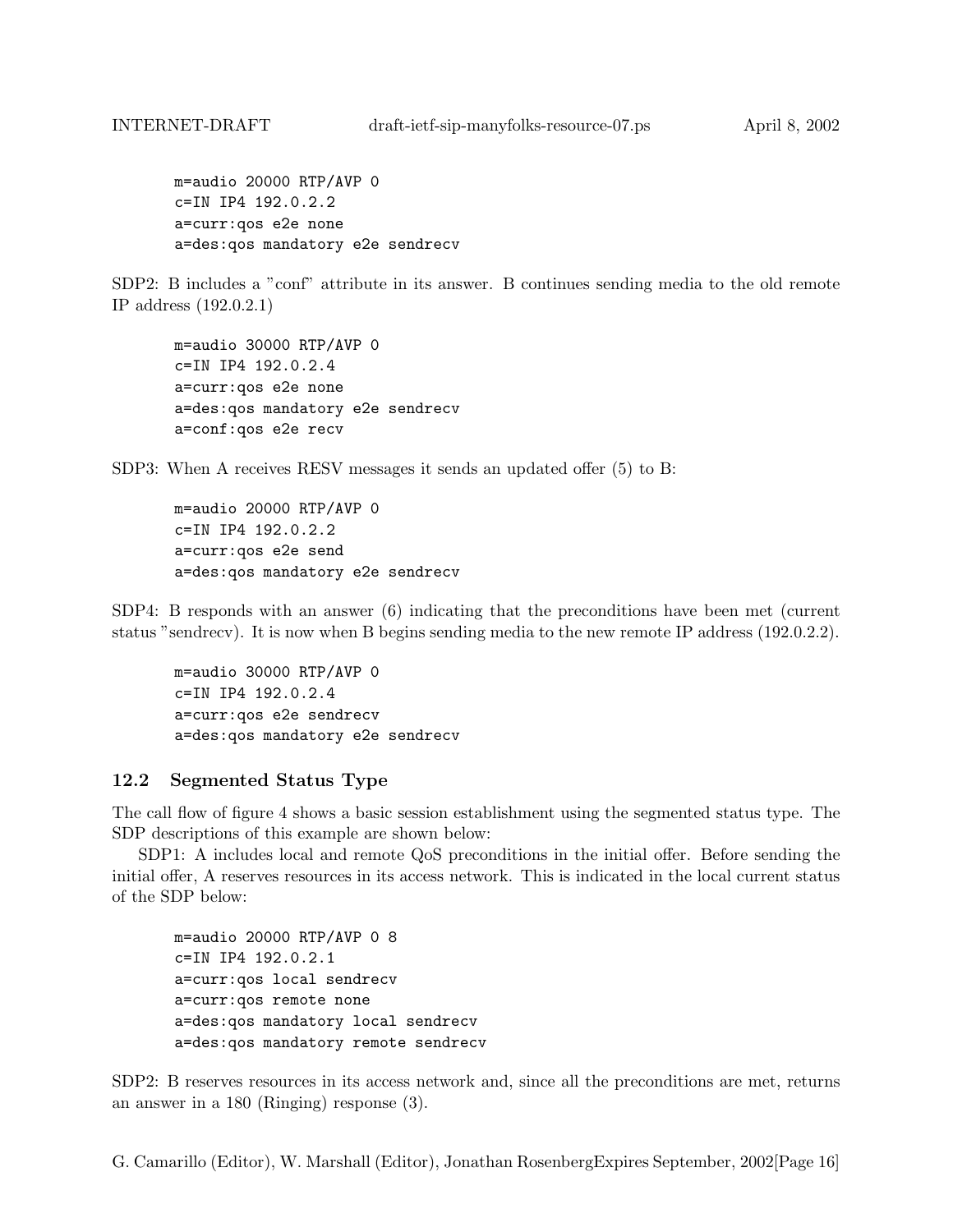

Figure 4: Example using the segmented status type

```
m=audio 30000 RTP/AVP 0 8
c=IN IP4 192.0.2.4
a=curr:qos local sendrecv
a=curr:qos remote sendrecv
a=des:qos mandatory local sendrecv
a=des:qos mandatory remote sendrecv
```
Let's assume that after receiving this response A decides that it wants to use only PCM u-law (payload 0), as opposed to both PCM u-law and A-law (payload 8). It would send an UPDATE to B possibly before receiving the 200 (OK) for the INVITE (5). The SDP would look like:

m=audio 20000 RTP/AVP 0 c=IN IP4 192.0.2.1 a=curr:qos local sendrecv a=curr:qos remote sendrecv a=des:qos mandatory local sendrecv a=des:qos mandatory remote sendrecv

B would generate an answer for this offer and place it in the 200 (OK) for the UPDATE.

Note that this last offer/answer to reduce the number of supported codecs may arrive to the user agent server after the 200 (OK) response has been generated. This would mean that the session is established before A has reduced the number of supported codecs. To avoid this situation, the user agent client could wait for the first answer from the user agent before setting its local current status to "sendrecv".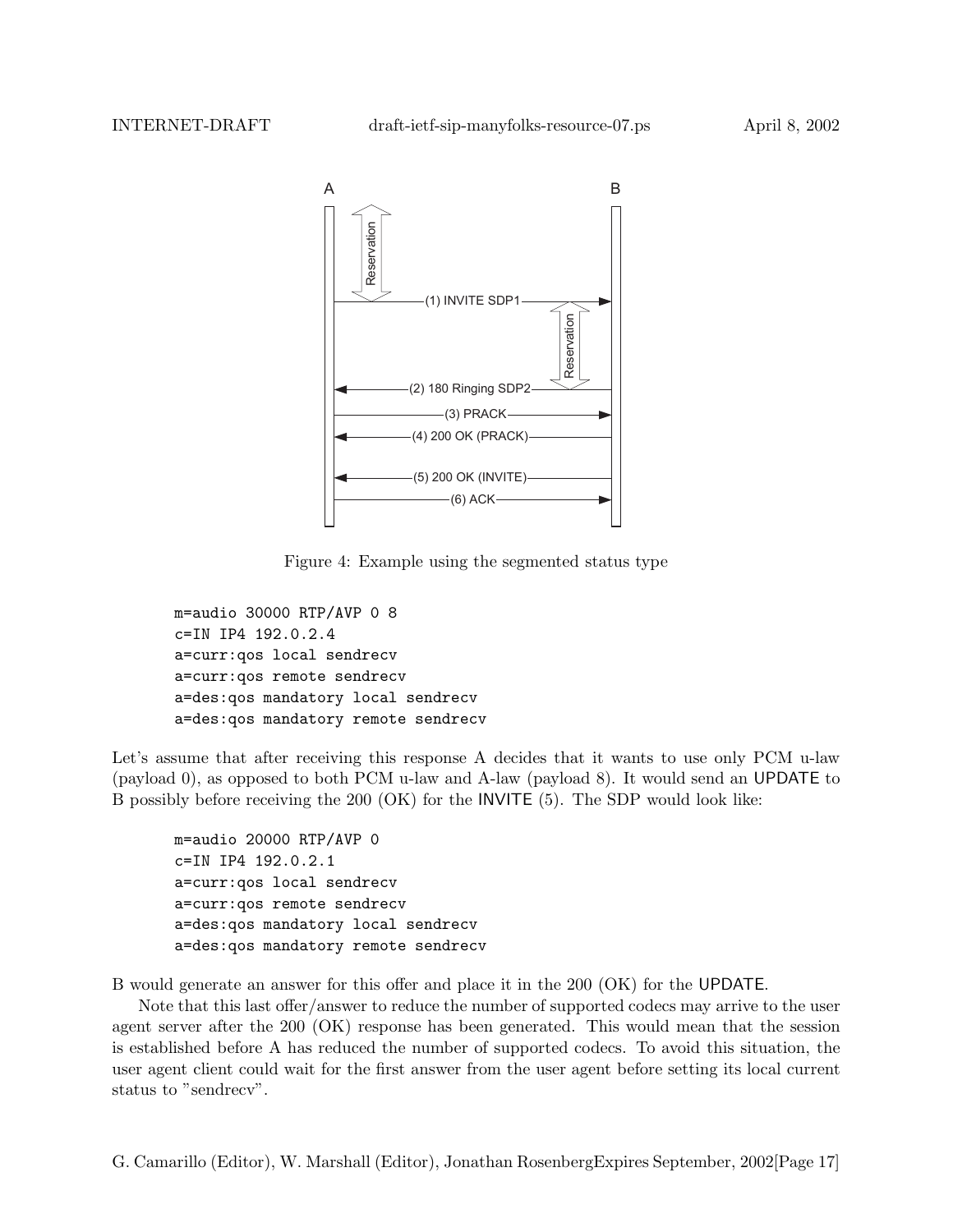#### **12.3 Offer in a SIP response**

The call flow of figure 5 shows a basic session establishment where the initial offer appears in a reliable 1xx response. This example uses the end-to-end status type. The SDP descriptions of this example are shown below:



Figure 5: Example of an initial offer in a 1xx response

The first INVITE) (1) does not contain a session description. Therefore, the initial offer is sent by B in a reliable 183 (Session Progress) response.

SDP1: B includes end-to-end quality of service preconditions in the initial offer. Since B uses RSVP, it can know when resources in its "send" direction are available, because it will receive RESV messages from the network. However, it does not know the status of the reservations in the other direction. B requests confirmation for resource reservations in its "recv" direction to the peer user agent A in its answer.

m=audio 30000 RTP/AVP 0 c=IN IP4 192.0.2.4 a=curr:qos e2e none a=des:qos mandatory e2e sendrecv a=conf:qos e2e recv

SDP2: A includes its answer if the PRACK for the 183 (Session Progress) response.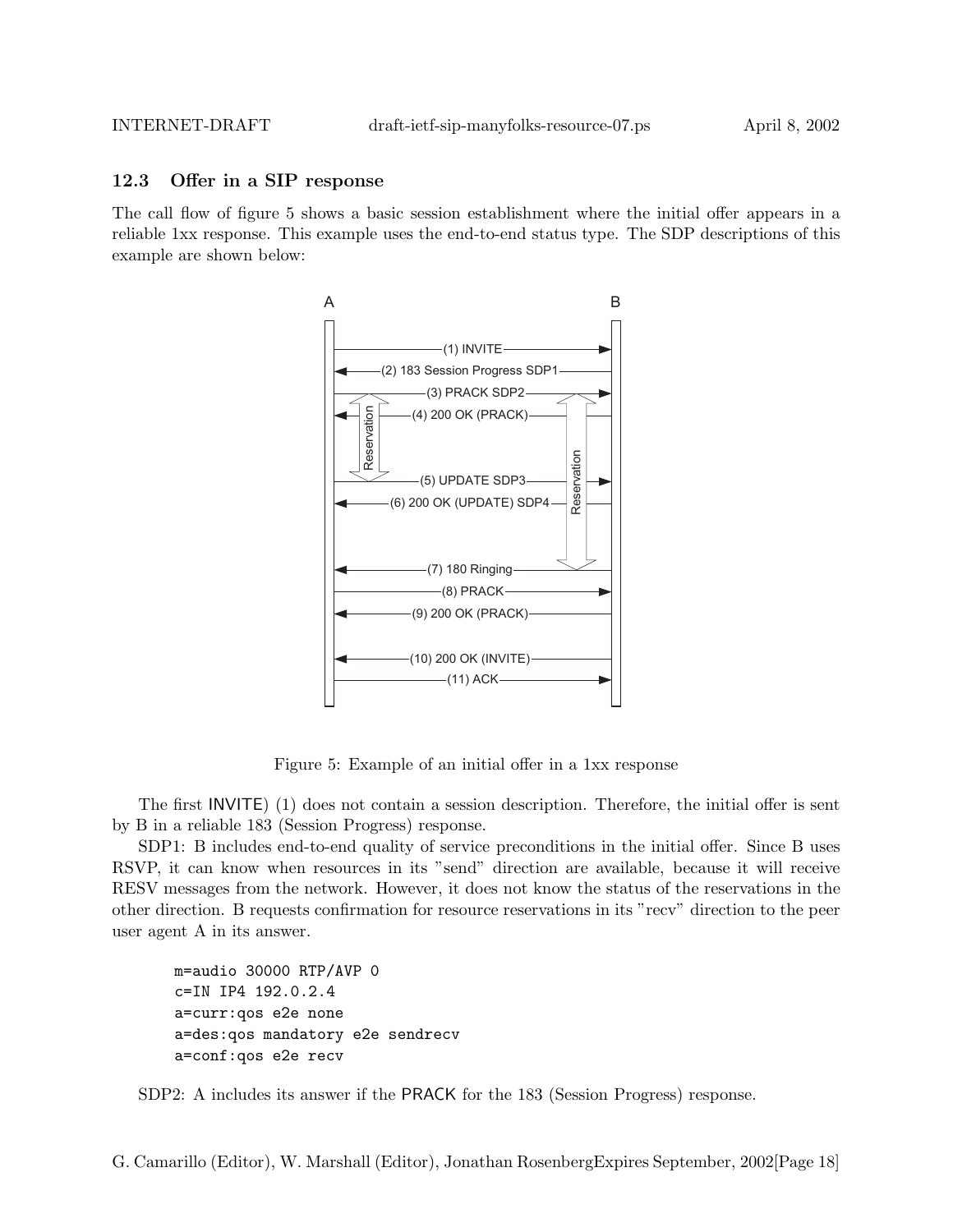```
m=audio 20000 RTP/AVP 0
c=IN IP4 192.0.2.1
a=curr:qos e2e none
a=des:qos mandatory e2e sendrecv
```
After having sent the answer A starts reserving network resources for the media stream. When B receives this answer (3) it starts performing resource reservation as well. Both UAs use RSVP, so A sends PATH messages towards B and B sends PATH messages towards A.

SDP3: When A receives RESV messages it sends an updated offer (5) to B:

m=audio 20000 RTP/AVP 0 c=IN IP4 192.0.2.1 a=curr:qos e2e send a=des:qos mandatory e2e sendrecv

SDP4: B responds with an answer (6) which contains the current status of the resource reservation  $(i.e.,$  recv $):$ 

m=audio 30000 RTP/AVP 0 c=IN IP4 192.0.2.4 a=curr:qos e2e recv a=des:qos mandatory e2e sendrecv

As time passes by, B receives RESV messages confirming the reservation. At this point of time, session establishment resumes and B returns a 180 (Ringing) response (7).

## **13 Security Considerations**

An entity in the middle of two user agents establishing a session may add desired-status attributes making session establishment impossible. It could also modify the content of the current-status parameters so that the session is established without meeting the preconditions. Integrity protection can be used to avoid these attacks.

An entity performing resource reservations upon reception of unathenticated requests carrying preconditions can be an easy target for a denial of service attack. Requests with preconditions should be authenticated.

# **14 IANA considerations**

This document defines three media level SDP attributes: desired-status, current-status and confstatus. Their format is defined in Section 4.

Section 4 also defines one standard precondition-type related to the attributes above: "qos". If in the future it was needed to standardize further precondition-types, they would need to be defined in a standards track document. Future precondition-types MUST define the semantics with respect to the offer/answer model, as this document defined these semantics for quality of service preconditions in Section 5.

G. Camarillo (Editor), W. Marshall (Editor), Jonathan RosenbergExpires September, 2002[Page 19]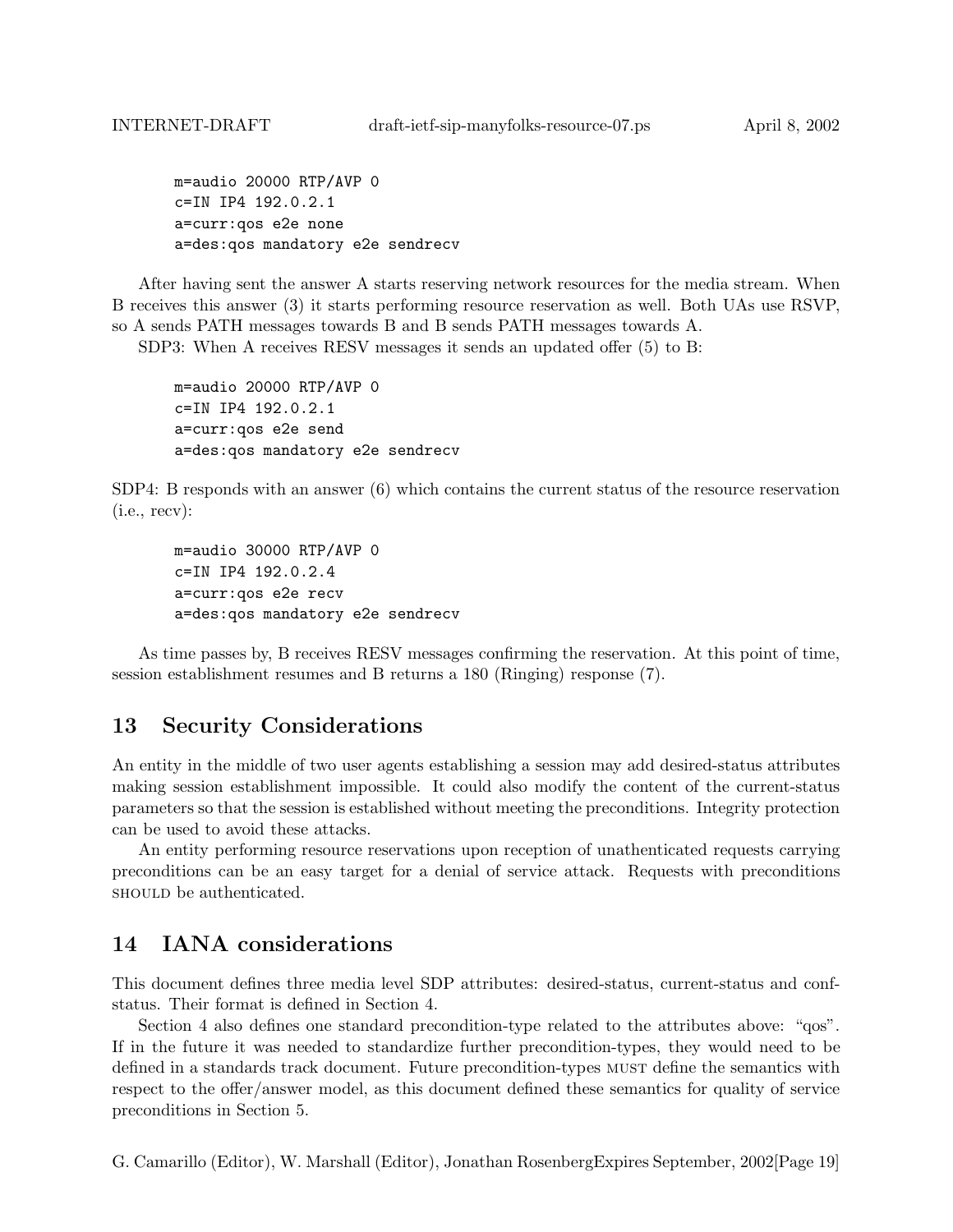This document also defines a new SIP status code (580). Its default reason phrase (Precondition Failure) is defined in section 8.

This document defines a SIP option tag (precondition) in section 10.

#### **15 Contributors**

The following persons contributed and were co-authors on earlier versions of this spec:

K. K. Ramakrishnan (TeraOptic Networks), Ed Miller (Terayon), Glenn Russell (CableLabs), Burcak Beser (Pacific Broadband Communications), Mike Mannette (3Com), Kurt Steinbrenner (3Com), Dave Oran (Cisco), Flemming Andreasen (Cisco), Michael Ramalho (Cisco), John Pickens (Com21), Poornima Lalwaney (Nokia), Jon Fellows (Copper Mountain Networks), Doc Evans (D. R. Evans Consulting), Keith Kelly (Net-Speak), Adam Roach (dynamicsoft), Dean Willis (dynamicsoft), Steve Donovan (dynamicsoft), Henning Schulzrinne (Columbia University).

This "manyfolks" draft is the culmination of over two years of work by many individuals, most are listed here and in the following acknowledgements section. A special note is due to Flemming Andreasen, Burcak Beser, Dave Boardman, Bill Guckel, Chuck Kalmanek, Keith Kelly, Poornima Lalwaney, John Lawser, Bill Marshall, Mike Mannette, Dave Oran, K.K. Ramakrishnan, Michael Ramalho, Adam Roach, Jonathan Rosenberg, and Henning Schulzrinne for spearheading the initial "single INVITE" quality of service preconditions work from previous, non-SIP compatible, "twostage Invite" proposals. These "two-stage INVITE" proposals had their origins from Distributed Call Signaling work in PacketCable, which, in turn, had architectural elements from AT&T's Distributed Open Systems Architecture (DOSA) work [8].

## **16 Acknowledgments**

The Distributed Call Signaling work in the PacketCable project is the work of a large number of people, representing many different companies. The authors would like to recognize and thank the following for their assistance: John Wheeler, Motorola; David Boardman, Daniel Paul, Arris Interactive; Bill Blum, Jay Strater, Jeff Ollis, Clive Holborow, General Instruments; Doug Newlin, Guido Schuster, Ikhlaq Sidhu, 3Com; Jiri Matousek, Bay Networks; Farzi Khazai, Nortel; John Chapman, Bill Guckel, Cisco; Chuck Kalmanek, Doug Nortz, John Lawser, James Cheng, Tung-Hai Hsiao, Partho Mishra, AT&T; Telcordia Technologies; and Lucent Cable Communications.

Miguel Angel Garcia, Rohan May and Mark Watson provided helpful comments and suggestions.

## **17 Authors' Addresses**

Gonzalo Camarillo Ericsson Advanced Signalling Research Lab. FIN-02420 Jorvas Finland electronic mail: Gonzalo.Camarillo@ericsson.com

G. Camarillo (Editor), W. Marshall (Editor), Jonathan RosenbergExpires September, 2002[Page 20]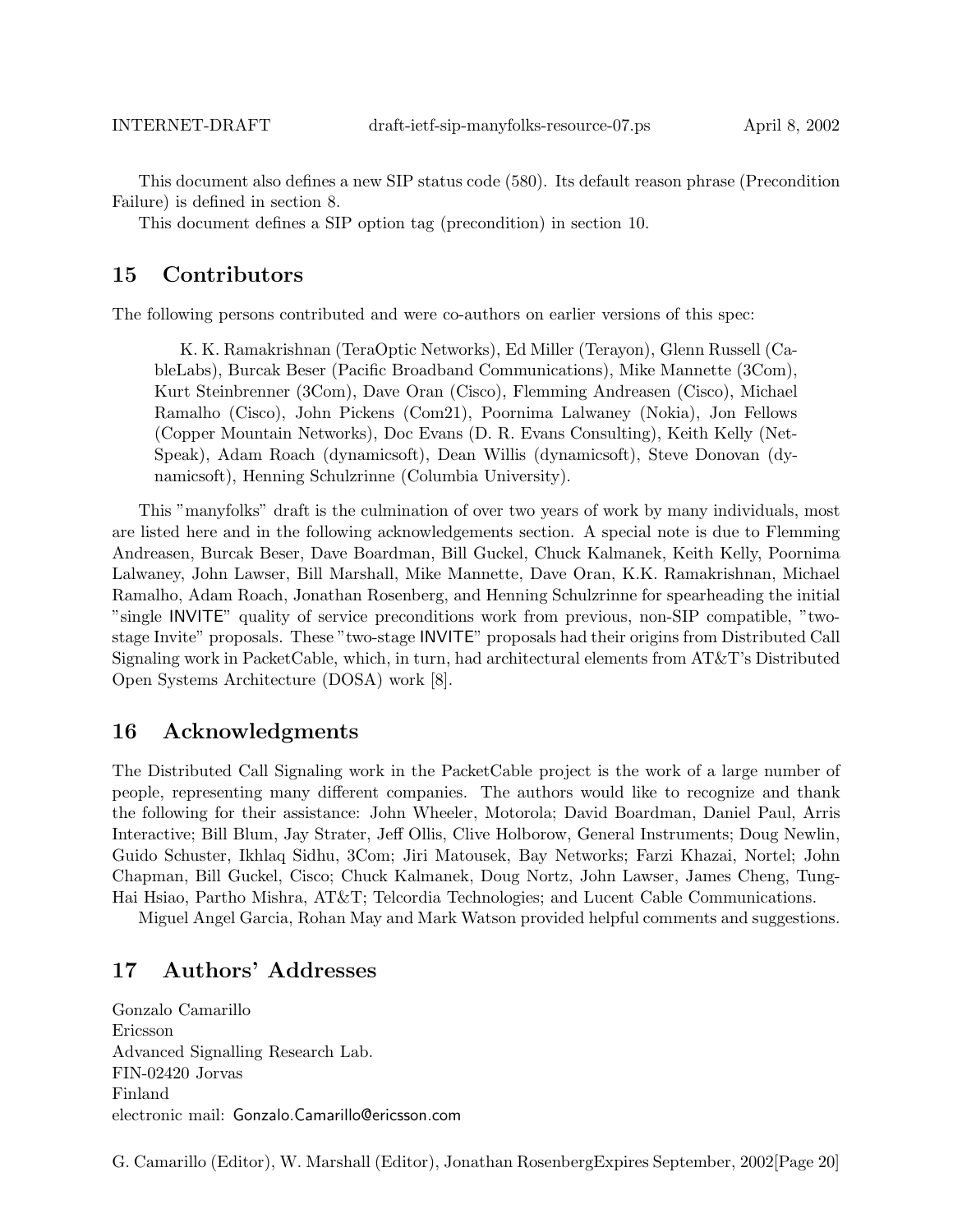Bill Marshall AT&T Florham Park, NJ 07932 USA electronic mail: wtm@research.att.com

Jonathan Rosenberg dynamicsoft West Orange, NJ 07052 USA electronic mail: jdrosen@dynamicsoft.com

# **References**

- [1] J. Rosenberg, H. Schulzrinne, *et al.*, "SIP: Session initiation protocol," Internet Draft, Internet Engineering Task Force, Feb. 2002. Work in progress.
- [2] M. Handley and V. Jacobson, "SDP: session description protocol," Request for Comments 2327, Internet Engineering Task Force, Apr. 1998.
- [3] S. Bradner, "Key words for use in RFCs to indicate requirement levels," Request for Comments 2119, Internet Engineering Task Force, Mar. 1997.
- [4] J. Rosenberg and H. Schulzrinne, "An offer/answer model with SDP," Internet Draft, Internet Engineering Task Force, Feb. 2002. Work in progress.
- [5] J. Rosenberg, "The SIP UPDATE method," Internet Draft, Internet Engineering Task Force, Mar. 2002. Work in progress.
- [6] H. Schulzrinne, S. Casner, R. Frederick, and V. Jacobson, "RTP: a transport protocol for realtime applications," Request for Comments 1889, Internet Engineering Task Force, Jan. 1996.
- [7] J. Rosenberg and H. Schulzrinne, "Reliability of provisional responses in SIP," Internet Draft, Internet Engineering Task Force, Feb. 2002. Work in progress.
- [8] C. Kalmanek, W. Marshall, P. Mishra, D. Nortz, and K. K. Ramakrishnan, "DOSA: an architecture for providing robust IP telephony service," in *Proceedings of the Conference on Computer Communications (IEEE Infocom)*, (Tel Aviv, Israel), Mar. 2000.

#### **Full Copyright Statement**

Copyright (c) The Internet Society (2002). All Rights Reserved.

This document and translations of it may be copied and furnished to others, and derivative works that comment on or otherwise explain it or assist in its implementation may be prepared, copied, published and distributed, in whole or in part, without restriction of any kind, provided that the above copyright notice and this paragraph are included on all such copies and derivative works. However, this document itself may not be modified in any way, such as by removing the copyright notice or references to the Internet Society or other Internet organizations, except as needed for